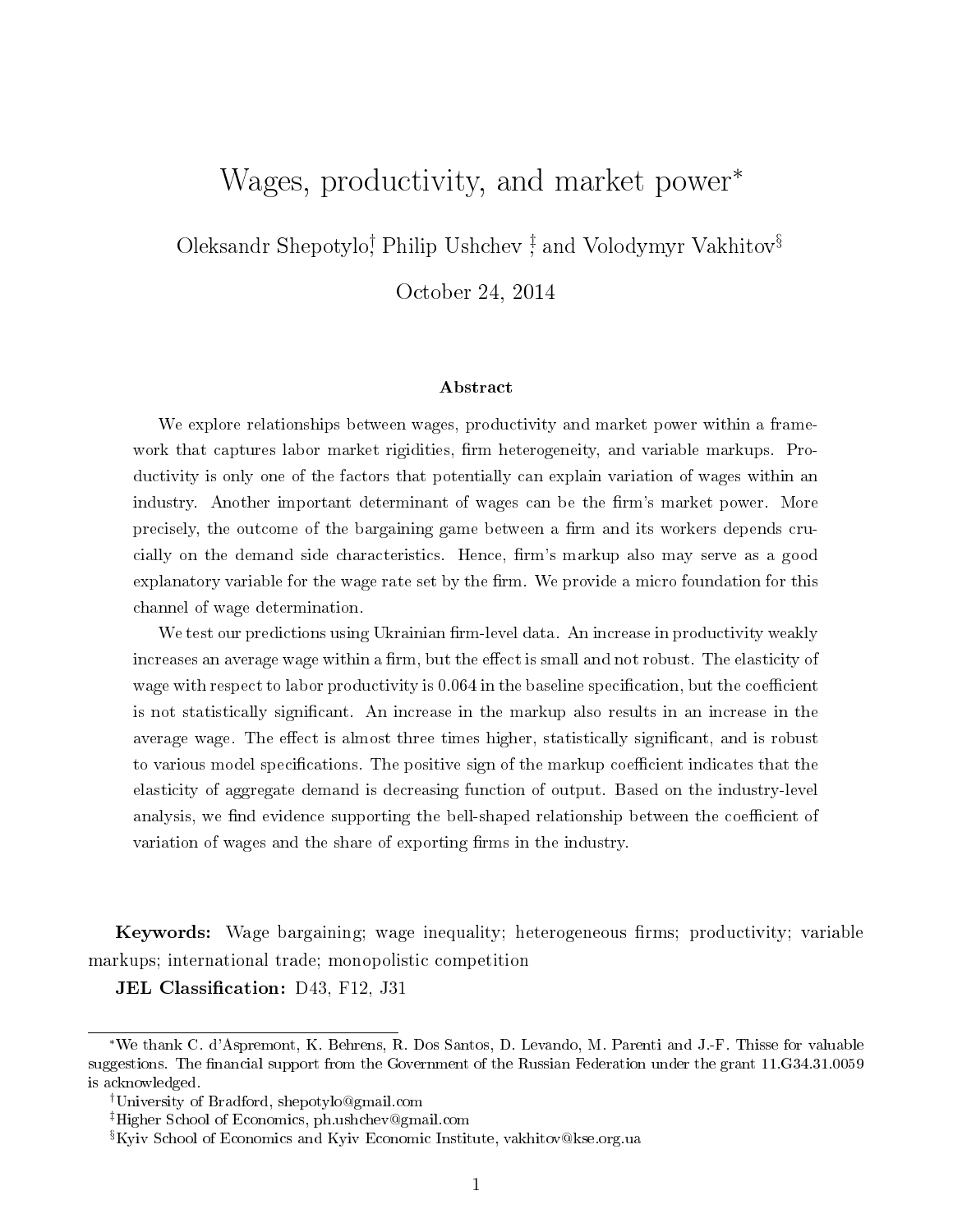## 1 Introduction

Rising wage inequality \*\*across countries\*\* over the last 20 years, which according to OECD (2012) was the main contributor to the rising household income inequality in both rich and poor countries, is often linked to globalization. According to Goldberg and Pavcnik (2007), trade liberalization in Chile in 70's, in Mexico in 80's, in Argentina, Colombia, and India in 90's came along with the increasing wage inequality. The traditional Heckscher-Ohlin model fails to explain an increasing wage gap between skilled and unskilled labor that occurred both in rich and poor countries over the last two decades. In addition, it cannot account for a large variation in wages within a narrowly defined industry reported in the literature (Dunne et al., 2004). Recently, Helpman et al.  $(2010,$ hereafter HIR) (and some others authors, including (Egger and Kreickemeier, 2012; Felbermayr et al., 2011; Amiti and Davis, 2012) suggested a new class of models that link changes in wage inequality to the distributional changes in productivity within an industry. In their framework, heterogeneous firms, facing a labor market with search and matching frictions, in equilibrium pay wages that increase with productivity. Wage inequality within an industry in these models is driven by technological differences acorss firms.

However, these models are based on identical constant elasticity of substitution (CES) preferences across consumers, which precludes any effect of trade liberalization on firm's market power. More precisely, because CES preferences generate an isoelastic market demand, the equilibrium markups are constant. This prediction does not seem realistic – substantial variation of markups across firms is well-documented (De Loecker and Warzynski, 2012). Moreover, the variation in market power across firms has an important impact on their performance (Syverson, 2004; Foster et al., 2008). In particular, it can influence firm's wage decision, which is determined in a bargaining game over the firm's profit.

The link between wages and markups has been extensively studied in recent macroeconomics literature (i.e. Nakamura and Zerom, 2010). However, to the best of our knowledge, there are no studies of this link from the international trade perspective. This paper aims to fill this gap in the literature. \*\*More concretely,\*\* we explore relationships of wages, productivity and market power within a framework that captures labor market rigidities, firm heterogeneity, and variable markups. \*\*For this purpose,\*\* we combine approaches of HIR and Zhelobodko et al. (2012, hereafter ZKPT). HIR explains variation in wages as a result of exogenous variation in productivity. However, productivity is only one of the factors that potentially can explain variation in wages. Another important determinant of wages can be the firm's markup. To be precise, bargaining game between workers and the firm is about splitting the revenue, which depends on the market power. We provide a micro foundation for this channel, which stems from the fact that the outcome of the bargaining game crucially depends on the demand side characteristics.

Our main results may be summarized as follows. First, we derive the wage-productivity equation, which \*\*describes the link between firm-level productivities, markups, and wages. This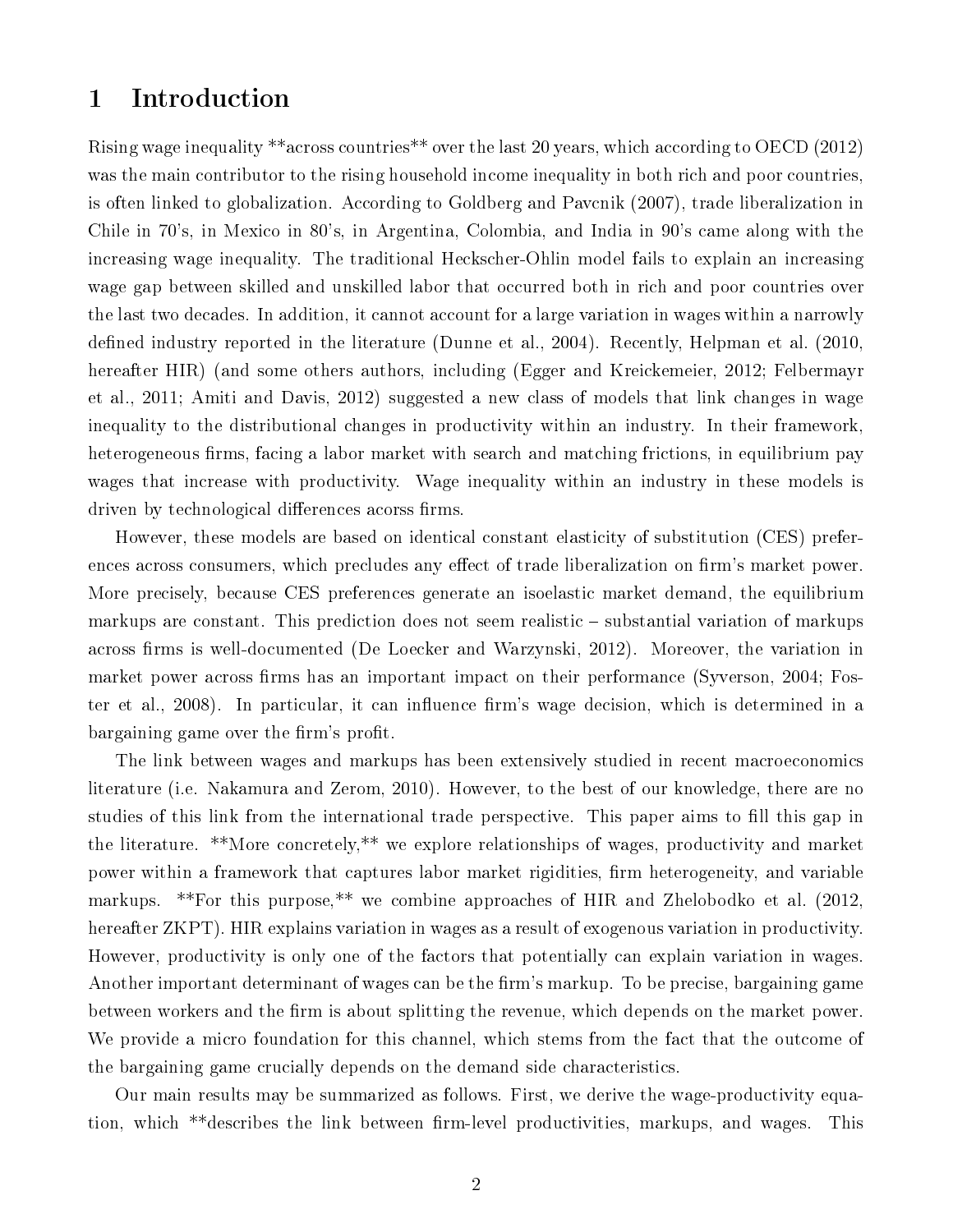equation says that more productive firms charge higher wages. Moreover, firms with higher market power charge higher (lower) wages if and only if the aggregate demand elasticity is a decreasing (increasing) function of output.

Second, we estimate the log-linearized version of the wage-productivity equation, focusing mainly on the sign of the markup coefficient, because the elasticity of wage with respect to the markup summarizes all the relevant features of the demand structure of the model.

Third, to cope with endogeneity of markups, we use the result that markups of exporting firms depend on trade costs and demand charactristics of importing countries. We also exploit the regulatory changes in trade policy to generate an exogenous variation in firms' productivity in order to solve an omitted variable bias, which arises due to unobserved workers' abilities.

\*\*In addition\*\*, an increase in productivity leads to an increase in the average wage per worker, but the result is economically small and not robust. The elasticity of wage with respect to productivity is 0.064 in the baseline specification. An increase in the markup also results in the increase in the average wage, but the effect is three times higher and is robust to various model specifications. The positive sign of the markup coefficient indicates that the elasticity of aggregate demand is decreasing function of output.

\*\*Finally\*\*, based on the industry-level analysis, we find evidence supporting the bell-shaped relationship between the coefficient of variation of wages and the share of exporting firms in the industry. Finally, we propose a method of estimating superelasticity of aggregate demand, which is different from the one suggested by Nakamura and Zerom (2010).

The rest of the paper proceeds as follows. Section 2 develops a theoretical model and derives the wage-productivity equation. Section 3 describes the data. Section 4 outlines the identification strategy. Section 5 presents results. Section 6 concludes.

## 2 Model

In this section we describe our theoretical framework that combines features of HIR and ZKPT. As in Helpman et al. (2010), we consider a two-country model with costly trade. Markets are monpolistically-competitive, which means that each firm is non-atomic. Firms are heterogeneous in productivity and workers are heterogeneous in ability. Labor market has two sources of imperfections. First, firms do not directly observe workers' abilities, hence they bear screening costs. Second, the search process for job candidates is costly. Unlike HIR, we do not impose any parametric specifications of preferences. Instead, in the spirit of ZKPT, we assume non-specified additive preferences, which implies that firms face non-isoelastic demands on both home and foreign markets. In addition, we do not restrict the model to a specific parametrization of the distribution of abilities. Our model is described as follows.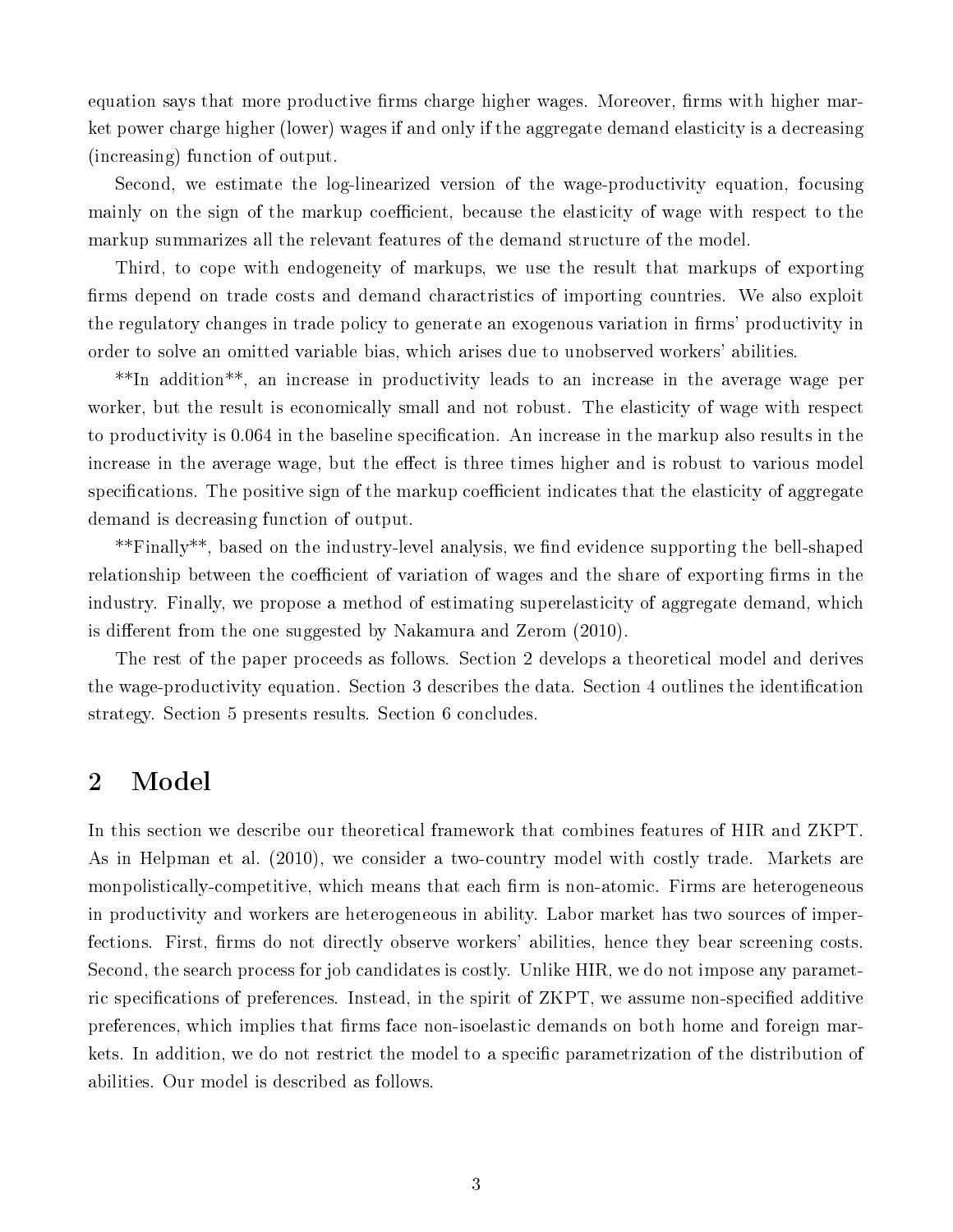#### 2.1 Consumers

Each of the two countries is populated by a unit mass of consumers. Consumers share the same additive preferences given by

$$
\mathcal{U} \equiv \int_{0}^{N} u(q_i) \mathrm{d}i + \int_{0}^{N^*} u(q_j^*) \mathrm{d}j \tag{1}
$$

where  $q_i$  is consumption of domestic variety i and  $q_j^*$  is consumption of foreign variety j. Each consumer maximizes (1) subject to the budget constraint

$$
\int_{0}^{N} p_{i}q_{i}di + \int_{0}^{N^{*}} p_{j}^{*}q_{j}^{*}dj \leq w
$$
\n(2)

The individual inverse demand for variety *i* is given by

$$
p_i = \frac{u'(q_i)}{\lambda} \tag{3}
$$

where  $\lambda$  is the Lagrange multiplier \*\* of the program  $(1) - (2)$ ,\*\* which shows marginal utility of income.

It is worth noting that consumers are heterogeneous in income, because workers with different levels of ability may earn different wages. As a consequence, the values of  $\lambda$  may also vary across consumers. We denote  $\Lambda$  and  $\Lambda^*$ as the distribution of  $\lambda$ 's at home and foreign countries respectively.

### 2.2 Firms

Each country accommodates a continuum of firms. As mentioned, we assume that firms are non-atomic, which means that the impact of firm's behavior on market aggregates is negligible. \*\*In other words, unlike oligopoly models, here firms are not involved into strategic interactions. However, they are involved into *weak interactions*, which occur through the impact of collective firms' behavior on the market aggregates.\*\* Firms are heterogeneous in overall productivity  $\theta$ drawn from a distribution  $\Gamma(\theta)$ , \*\*which is<sup>\*\*</sup> common for both countries. Each firm produces at most one variety, and each variety is produced by at most one firm. In other words, there are no scope economies.

Equation (3) implies that the aggregate demand faced by domestic firm i at the domestic market is given by

$$
y_i = D(p_i; \Lambda) \equiv \int_{0}^{\infty} (u')^{-1} (\lambda p_i) d\Lambda(\lambda)
$$
 (4)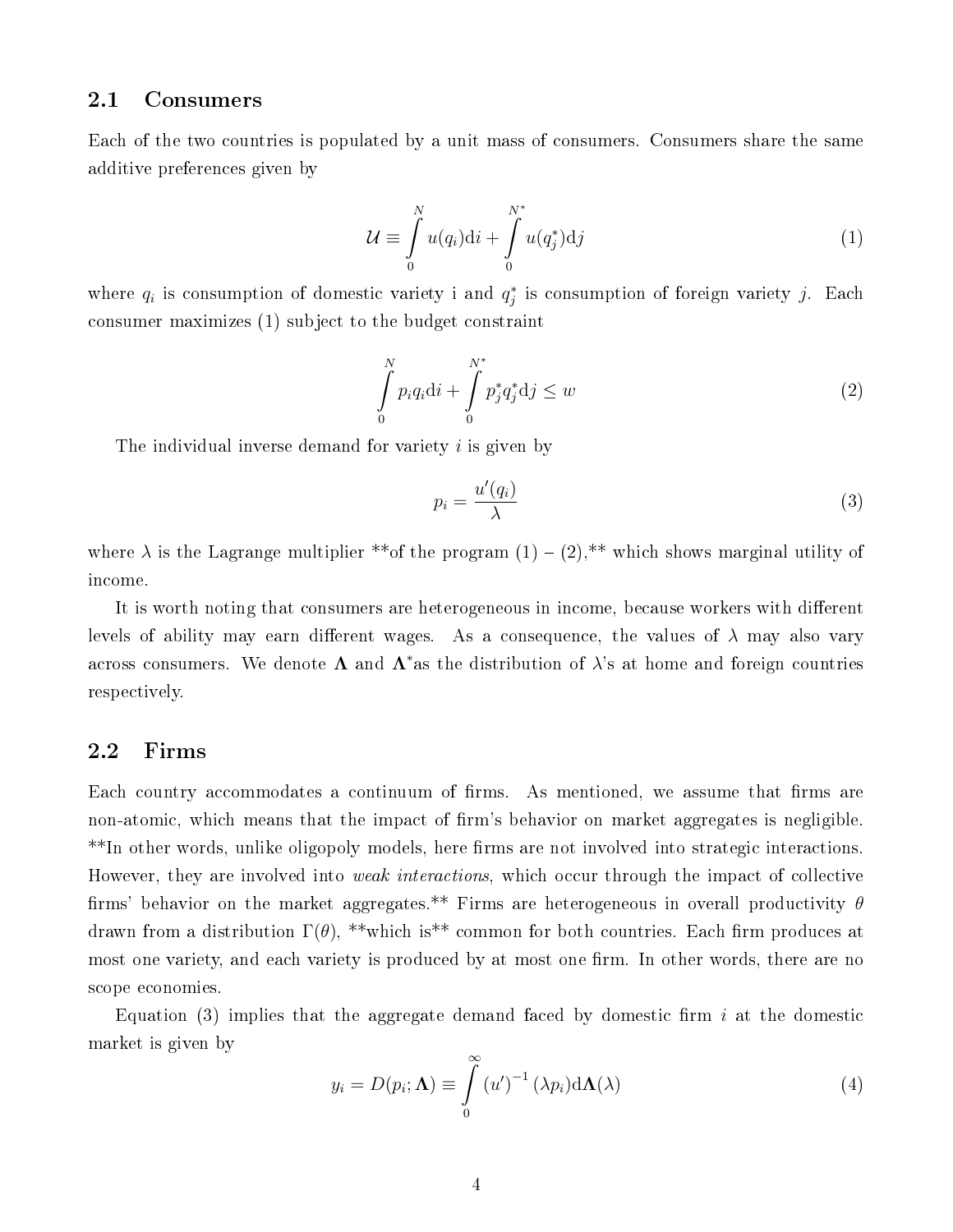It follows from (4) that if a firm chooses to sell  $y_d$  units of its product at the home market, then it receives revenue

$$
R(y_d; \Lambda) \equiv y_d \Delta(y_d; \Lambda), \tag{5}
$$

where  $\Delta(y; \Lambda) = D^{-1}(y; \Lambda)$  is the inverse aggregate demand. Similarly, selling  $y_x$  units at the foreign market yields revenue  $R(y_x/\tau; \mathbf{\Lambda}^*)$ , where  $\tau$  is the iceberg transportation cost.

#### To export or not to export?

Consider exporting behavior of a firm. We assume that if a firm chooses to export it faces fixed cost of exporting  $f_e > 0$ . Firm's total revenue R as a function of its total output y is given by

$$
\mathcal{R}(y) \equiv (1 - I_x)R(y; \Lambda) + I_x R_e(y; \Lambda, \Lambda^*), \tag{6}
$$

where  $I_x \in \{0,1\}$  is the indicator of firm's exporting behavior  $(I_x = 1$  if and only if firm exports), while  $R_e$  stands for the revenue of an exporting firm and is given by

$$
R_e(y; \Lambda, \Lambda^*) \equiv \max_{y_d + y_x \le y} \left[ R(y_d; \Lambda) + R\left(\frac{y_x}{\tau}; \Lambda^*\right) \right]. \tag{7}
$$

A firm chooses to export if and only if

$$
R_e(y; \Lambda, \Lambda^*) - R(y; \Lambda) \ge f_e. \tag{8}
$$

It can be shown that the left-hand side of  $(8)$  increases with y, hence there exists a threshold value of output  $\tilde{y} > 0$  such that the firm chooses to export if and only if  $y > \tilde{y}$ .

#### Production Technology

Following Helpman et al. (2010), we define firm's production function as follows

$$
y = \theta \bar{a}h^{\gamma}, \ \gamma \in (0, 1), \tag{9}
$$

where  $\theta$  is firm's productivity, h is the mass of workers hired by the firm, and  $\bar{a}$  is the average ability of workers hired.

Combining  $(9)$  with  $(6)$ , we redefine firm's revenue as follows

$$
R(h, \theta, \bar{a}) \equiv \mathcal{R}(\theta \bar{a}h^{\gamma})
$$
\n(10)

Following the duality principle, we define a variable production cost as follows

$$
C(y; \bar{a}, \theta, w) \equiv w \left(\frac{y}{\theta \bar{a}}\right)^{1/\gamma} \tag{11}
$$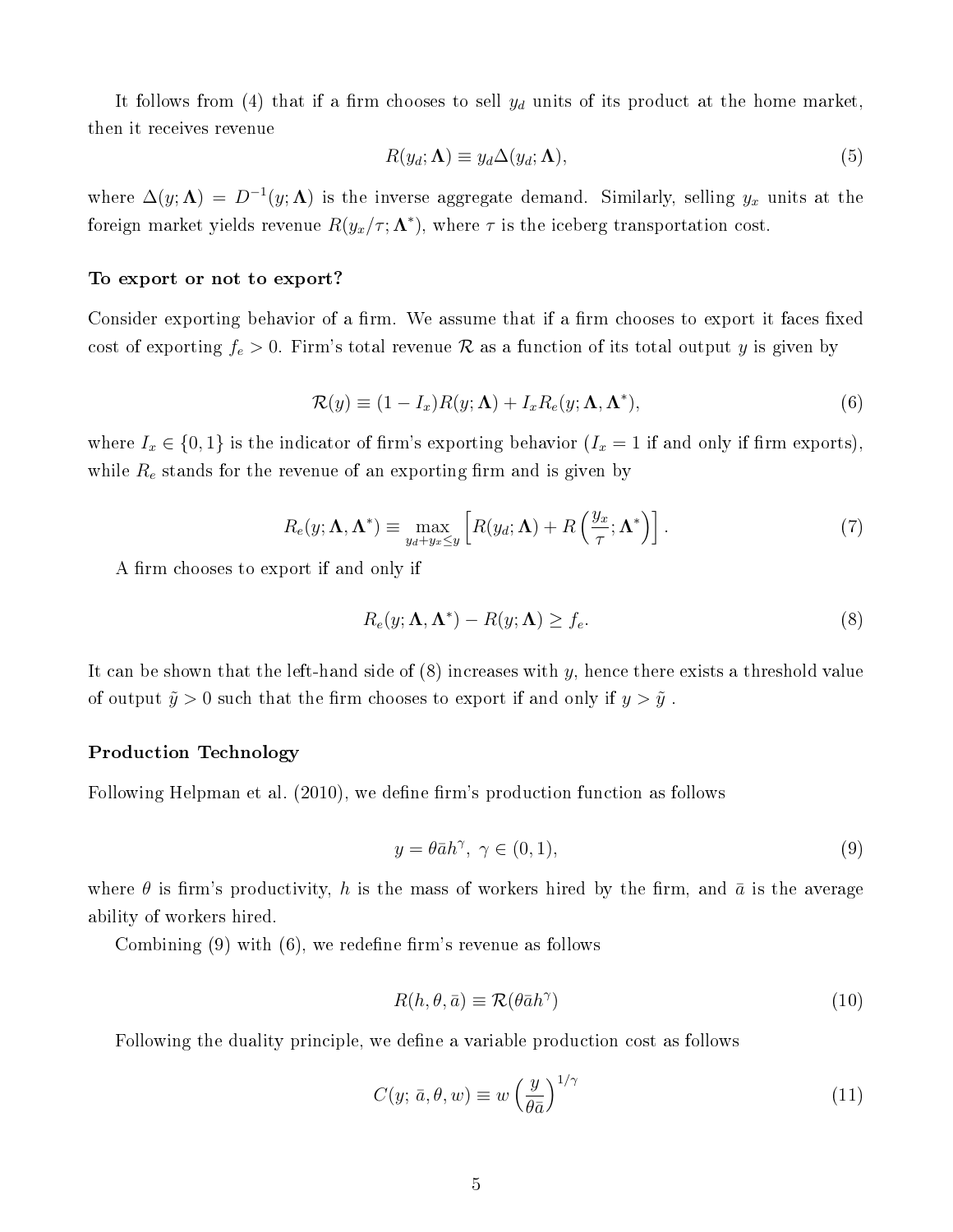For a non-exporting firm, the markup is given by

$$
m \equiv \frac{p - \partial C/\partial y}{p}
$$

For an exporting firm, the markups are

$$
m_d \equiv \frac{p_d - \partial C/\partial y}{p_d}, \quad m_x \equiv \frac{p_x - \partial C/\partial y}{p_x}
$$

Note that the firm can charge different markups at home and foreign markets.

#### 2.3 Labor market

A worker is endowed with a specific level of ability a drawn from a distribution  $G(a)$ . Firms do not observe a, but know  $G(\cdot)$ . In contrast to Helpman et al. (2010) we do not assume any parametric specification of  $G$ .

Each firm chooses the mass n of workers to be interviewed. Search requires a constant cost  $b > 0$  for an additional worker to be interviewed. Even though a is not observable, the firm can set up a screening process that allows to find out whether the worker's ability exceeds a *screening* threshold  $a_c$  chosen by the firm. The firm bears screening costs  $S(a_c)$ , which are assumed to satisfy  $S'(a_c) > 0$ ,  $S''(a_c) \geq 0$ , and hires a worker if and only if  $a > a_c$ . Thus, the mass of hired workers is determined as  $h = [1 - G(a_c)]n$ , while the average ability of workers within the firm is given by

$$
\bar{a} = \frac{\int_{a_c}^{\infty} a \mathrm{d}G(a)}{1 - G(a_c)}\tag{12}
$$

In other words, average ability within the firm is the mean of distribution  $G$ , truncated at the level  $a_{c}.$ 

#### Wage bargaining process

We now come to the wage determination process. We assume that, given n and  $a_c$  (hence h and  $\bar{a}$ ), each firm is involved in a bargaining game with its potential workers. To describe the bargaining process, we use the approach proposed by (Stole and Zwiebel, 1996). This approach takes into account that a firm internalizes potential gains or losses from re-negotiation, which arise when the number of workers changes (e.g. if an applicant leaves without achieving an agreement on the wage). As a consequence, it must be that, given  $\theta$  and  $\bar{a}$ , the negotiated wage  $w_{\text{neg}}(h, \theta, \bar{a})$  satisfies the following equation:

$$
\frac{\partial R}{\partial h} = w + \frac{\partial (wh)}{\partial h} \quad \text{for all } h > 0.
$$
 (13)

Equation (13) brings together two ideas. First, the wage-setting game results in firm's marginal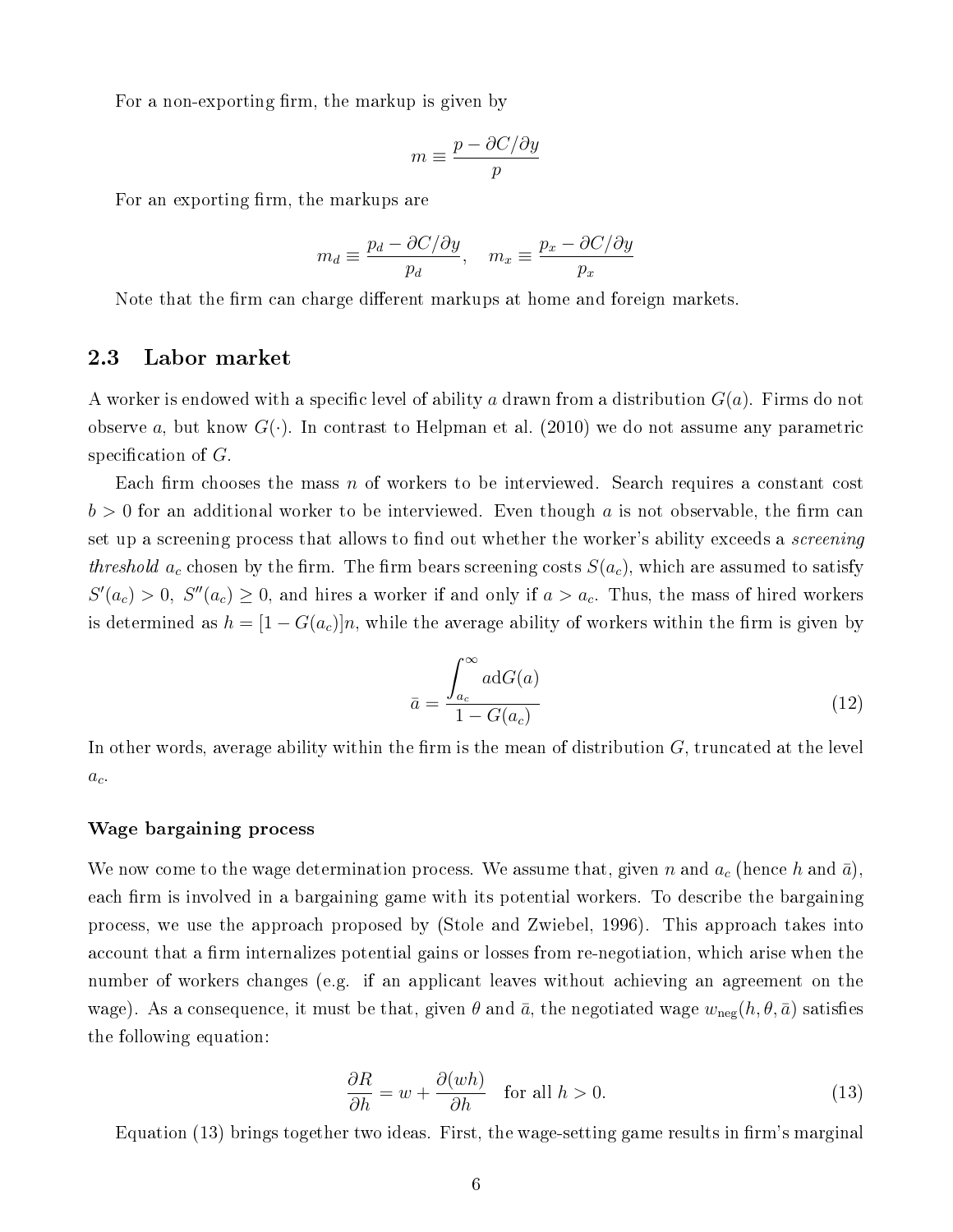benefits  $\partial R/\partial h$  of hiring an extra worker being equal to marginal hiring costs. Second, firms internalize re-negotiation effects captured by the second term of the right-hand side of  $(13)$ : in addition to the wage  $w$  paid to an extra worker, marginal hiring cost includes a change in total wage bill  $\partial (wh)/h$ .

Solving  $(13)$ , we find that the total wage bill is given by

$$
hw_{\text{neg}}(h,\theta,\bar{a}) = R(h,\theta,\bar{a}) - \frac{1}{h} \int_{0}^{h} R(\xi,\theta,\bar{a}) d\xi
$$
 (14)

**Claim**. The negotiated wage decreases with h if and only if  $R(h, \theta, \bar{a})$  is concave in h.

See Appendix 1 for deriving (14), as well as for the proof of the Claim.

Denote through  $\beta(h, \theta, \bar{a})$  the bargaining power of firm  $\theta$ , measured as the share of revenue attributed to firm  $\theta$ :

$$
\beta(h,\theta,\bar{a}) \equiv \frac{R(h,\theta,\bar{a}) - hw_{\text{neg}}(h,\theta,\bar{a})}{R(h,\theta,\bar{a})}.
$$
\n(15)

It is worth noting that, unlike in HIR, firms' bargaining power is no longer constant, it now varies with  $h$ . Indeed, combining (14) with (15), we obtain

$$
\beta(h) = \frac{\int_0^h R(\xi, \theta, \bar{a}) d\xi}{hR(h, \theta, \bar{a})}.
$$
\n(16)

Do larger (in terms of h) firms always enjoy higher bargaining power in the wage setting process than the smaller ones? We show in Appendix 1 that the elasticity of  $\beta$  with respect to h is given by

$$
\mathcal{E}_h(\beta) \equiv \frac{\partial \beta}{\partial h} \frac{h}{\beta} = \frac{\int_0^h R(\xi, \theta, \bar{a}) \left[ \mathcal{E}_\xi(R) - \mathcal{E}_h(R) \right] d\xi}{\int_0^h R(\xi, \theta, \bar{a}) d\xi}.
$$
(17)

Inspecting (17), we come to a proposition.

**Proposition 1.** Given  $\theta$  and  $\bar{a}$ , firms' bargaining power increases (decreases) with the number of workers if the elasticity of revenue  $\mathcal{E}_h(R)$  is a decreasing (increasing) function of h.

Recall that

$$
R(h, \theta, \bar{a}) = \theta \bar{a} h^{\gamma} \Delta(\theta \bar{a} h^{\gamma}).
$$

Hence, we have  $\mathcal{E}_h(R) = \gamma [1 - \eta(y)]$ , which implies the following corollary of Proposition 1.

**Corollary**. Given  $\theta$  and  $\bar{a}$ , firms' bargaining power increases (decreases) with the number of workers if the inverse demand elasticity  $\eta(y)$  is an increasing (decreasing) function of y.

This result clearly shows that it is the demand side which is crucial for the wage bargaining outcome.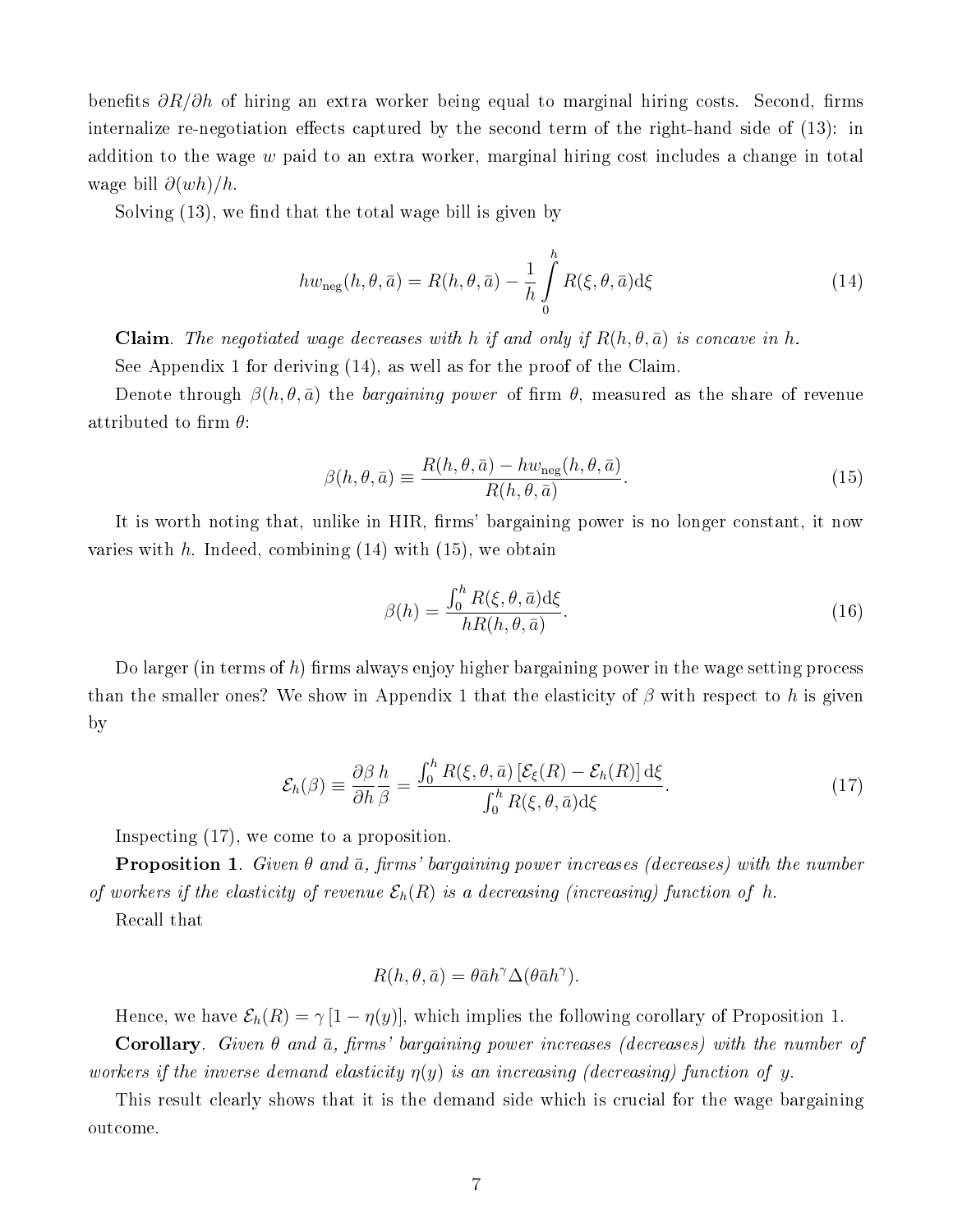As shown by Figure 1, the relationship between the amount of labor and firm's bargaining power is essentially positive. This provides indirect evidence that assuming CES utility may be too restrictive for theoretical predictions of HIR to data.



Fig. 1. Amount of labor vs bargaining power.

## 2.4 Profit maximization

Each firm chooses how many workers to interview  $n$ , how many workers to hire  $h$ , screening threshold  $a_c$ , and the decision whether to export  $I_x$  in order to maximize profit

$$
\pi = R(h, \theta, \bar{a}) - wh - bn - S(a_c) - f_d - f_e I_x
$$

Using  $h = [1 - G(a_c)]n$ , (12), as well as (13), the firm's problem may be reformulated as follows

$$
\max_{a_c, h, I_x} \left[ \frac{1}{h} \int_0^h R(\xi, \theta, \bar{a}) d\xi - \frac{bh}{1 - G(a_c)} - S(a_c) - f_d - f_e I_x \right]
$$
(18)

The first order condition  $\partial \pi / \partial h = 0$  yields

$$
w = b/(1 - G(a_c))\tag{19}
$$

The intuition behind (19) is as follows. According to Stole and Zweibel bargaining procedure, the firm's marginal benefit of having one more worker is equal to  $w$ . On the other hand, given the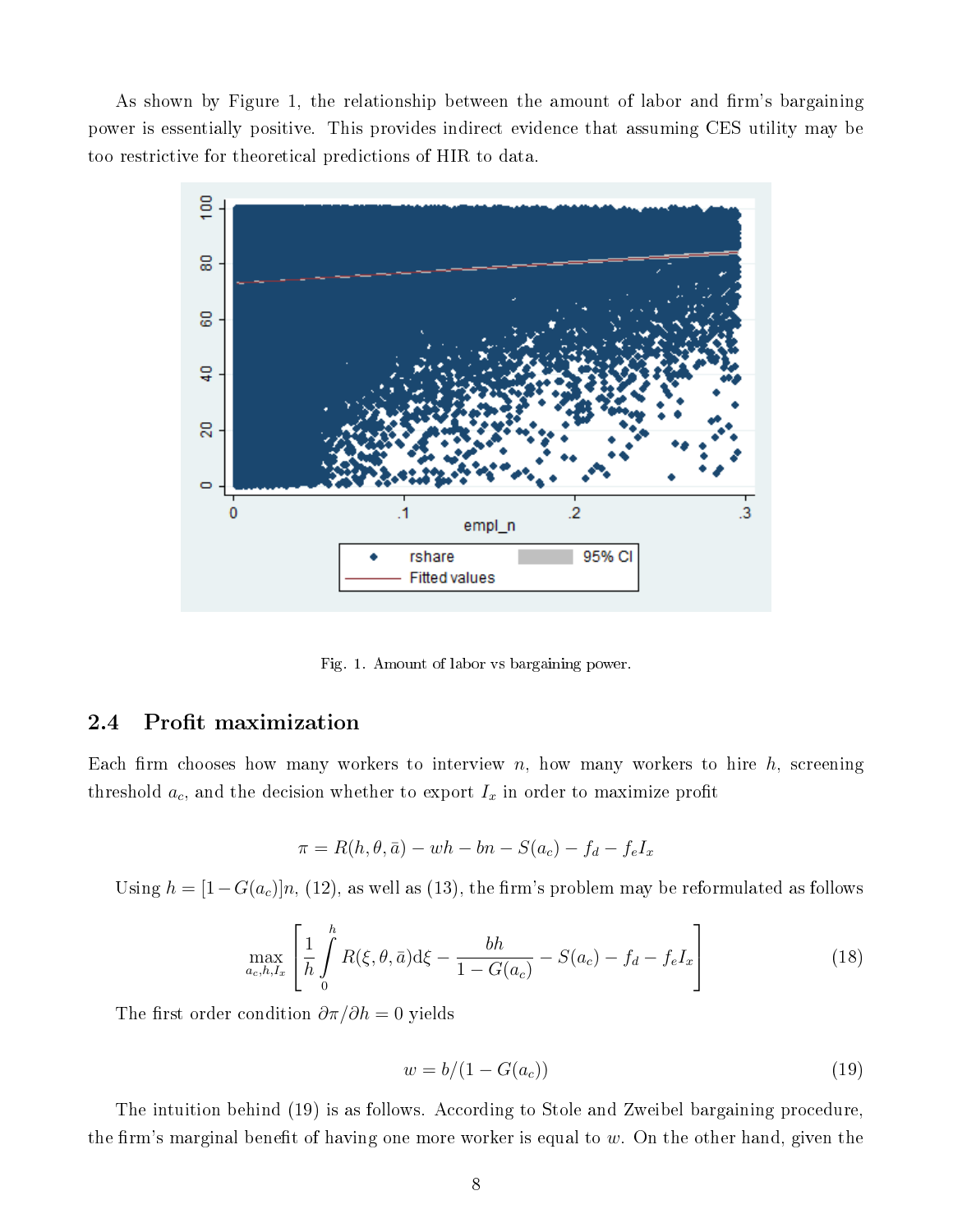screening threshold  $a_c$ ,  $b/(1-G(a_c))$  is a marginal replacement cost. Thus, (19) states that at the optimal level of employment, the firm equates the marginal cost and marginal benefit of hiring a worker. It also implies that the profit maximizing level of the total wage bill is equal to the total search cost. Another important message sent by  $(19)$  is that firms making tougher requirements typically pay higher wages – there is an increasing relationship between w and  $a_c$ , independent from the other endogenous variables. As a consequence, wage is uniquely pinned down by the screening threshold, regardless of the other decisions of the firm on production and exporting.

Setting  $\partial \pi / \partial a_c = 0$ , we obtain

$$
\frac{g(a_c)}{1 - G(a_c)} \left[ \left( 1 - \frac{a_c}{\bar{a}} \right) \frac{1}{\gamma} - 1 \right] \frac{w}{S'(a_c)} = \left( \frac{\theta}{y} \right)^{1/\gamma} \tag{20}
$$

Equation (12) defines a one-to-one relationship between  $a_c$  and  $\bar{a}$ . Combining this with (19), we may restate (20) as follows

$$
\frac{\theta}{y} = \phi(w) \tag{21}
$$

where

$$
\phi(w) = \left[\frac{g(a_c(w))}{1 - G(a_c(w))} \left( \left(1 - \frac{a_c(w)}{\bar{a}(a_c(w))}\right) \frac{1}{\gamma} - 1 \right) \frac{w}{S'(a_c(w))} \right]^\gamma
$$

It can be shown that  $\phi'(w) > 0$  when (i) G is Pareto, while S is power function or (ii) G is exponential, while  $S$  is linear. Under these circumstances, output and wages are negatively correlated for firms with the same productivity level. Combining (21) with production function equation (9), this can be interpreted as a downward-sloping demand for labor

$$
h^*(w) = \left(\frac{1}{a(a_c(w))\phi(w)}\right)^{1/\gamma} \tag{22}
$$

It is worth-noting that this demand is the same for all firms, because it is independent of  $\theta$ . However, this property depends crucially on the power specification of production function.

## 2.5 Wage-productivity equation

Equation (21) can be rewritten as follows

$$
\ln w = \Psi(\ln \theta - \ln y) \tag{23}
$$

Furthermore, it can be shown that the profit-maximizing markups for a non-exporting firm satisfy the standard monopoly pricing rule

$$
m = \eta(y),\tag{24}
$$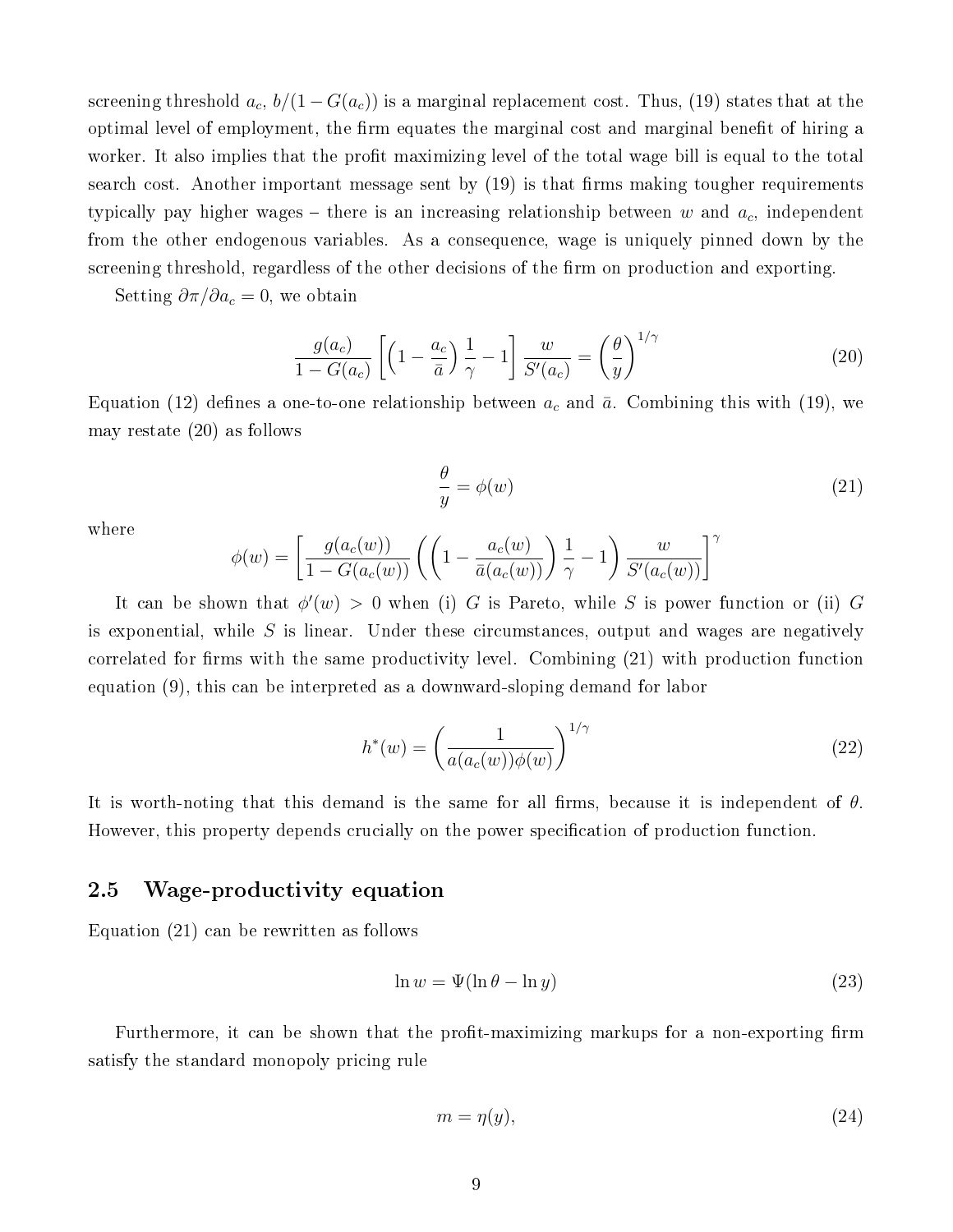where  $\eta(y)$  is the *inverse aggregate demand elasticity*:

$$
\eta(y) \equiv -\frac{\partial \Delta}{\partial y} \frac{y}{\Delta} \tag{25}
$$

Using (24) and a linear Taylor approximation of (23), we obtain

$$
\ln w \approx \ln \bar{w} + \delta_{\theta} (\ln \theta - \ln \bar{\theta}) + \delta_{m} (\ln m - \ln \bar{m})
$$
\n(26)

where

$$
\delta_{\theta} = \Psi'(\ln \bar{\theta} - \ln \bar{y}), \quad \delta_{m} = -\delta_{\theta} \frac{\eta(\bar{y})}{\bar{y}\eta'(\bar{y})}.
$$
\n(27)

Notice that  $\frac{\delta_m}{\delta_\theta} = -\frac{\bar{y}\eta'(\bar{y})}{\eta(\bar{y})}$  $\frac{\eta\gamma\left(y\right)}{\eta\left(\bar{y}\right)}$  is the superelasticity of inverse aggregate demand as defined by Klenow and Willis (2006). Thus, our model suggests a natural estimator of superelasticity, different from the one used by Nakamura and Zerom (2010).

Equation (26) can be estimated using a log-linear regression. Moreover, it follows immediately from (27) that (i)  $\delta_{\theta} > 0$ , (ii)  $\delta_{m} > 0$  if and only if  $\eta(y)$  is an increasing function of y, (iii)  $\delta_{\theta} + \delta_m = 0$  if and only if  $\frac{\bar{y}\eta'(\bar{y})}{\eta(\bar{y})} = 1$ . The last condition holds regardless of a specific value of  $\bar{y}$ if and only if  $\eta$  is linear in y, which is equivalent to  $\Delta(y) = A \exp(-\kappa y)$ . In other words, inverse aggregate demand varies with  $y$  as if it was generated by a representative consumer with CARA utility:  $u(q) = 1 - \exp(-\kappa q)$ . (see Behrens and Murata (2007) for details).

For exporting firms domestic and exporting markups are given by

$$
m_d = \eta(y_d), \quad m_x = \eta\left(\frac{y_x}{\tau}\right). \tag{28}
$$

Linearizing (23), we obtain

$$
\ln w \approx c + \delta_{\theta} \ln \theta + \delta_M \ln m \tag{29}
$$

where  $m=m^{\frac{\alpha}{\alpha+\beta}}_dm^{\tau \frac{\beta}{\alpha+\beta}}_x$  is a composite markup and

$$
\delta_{\theta} = \Psi'(\ln \bar{\theta} - \ln \bar{y}), \quad \delta_m = -\delta_{\theta}(\alpha + \beta)
$$
\n(30)

$$
\alpha = \frac{\eta(\bar{y}_d)}{\bar{y}_d \eta'(\bar{y}_d)} \frac{\bar{y}_d}{\bar{y}}, \quad \beta = \frac{\eta(\bar{y}_x)}{\bar{y}_x \eta'(\bar{y}_x)} \frac{\bar{y}_x}{\bar{y}}
$$

It is clear that markups are endogenously determined within the model. First, they depend on exogenous trade costs  $\tau$ . Second, note that aggregate demand elasticity  $\eta$  also depends on  $\Lambda$  and  $Λ<sup>*</sup>$ . This justifies including observable trade costs measures and market aggregates statistics, such as aggregate demand and income inequality, as instruments that generate exogenous variability in the markups across firms.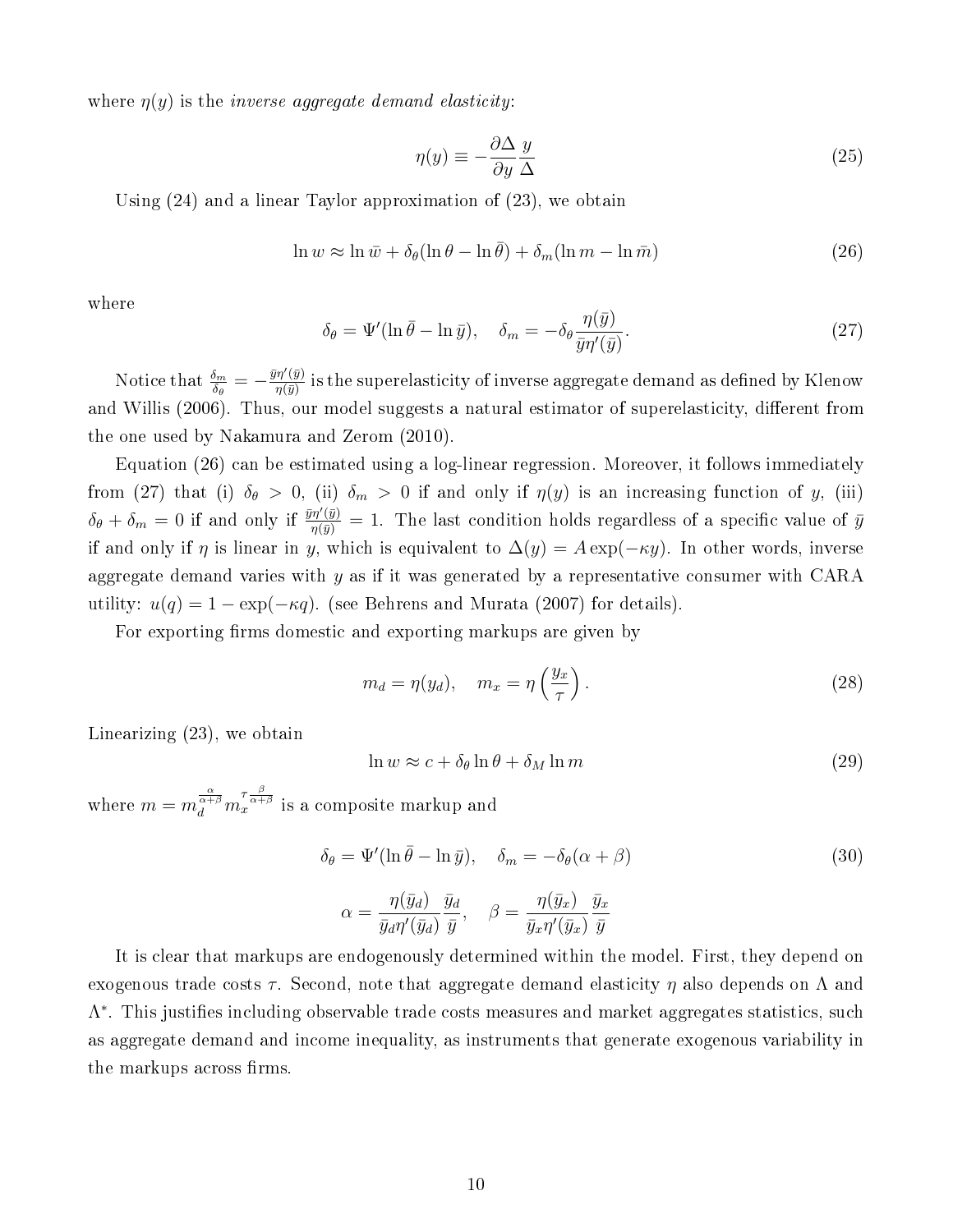# 3 Data

We test the predictions of the model using a sample of Ukrainian firm-level data from 2001 to 2007. We restrict our sample to manufacturing firms (NACE Section "D") with 20 or more workers.<sup>1</sup> We further exclude observations with zero or negative output, capital stock or employment. As the measure of output,  $Y$ , we use "Net sales after indirect taxes" from the Financial Results Statement. The Balance Sheet Statement is the source of the capital measure,  $K$ , for which we use "End-ofyear value of tangible assets." Employment  $(L)$ , material costs  $(M)$ , and investment  $(I)$  come from the Enterprise Performance Statement. Employment is measured as the Year-averaged number of enlisted employees". For investment, we use "Investments in tangible assets."

The full dataset contains over 18,000 manufacturing firms with average employment of 208 employees. However, only approximately 10,000 manufacturing firms report the Annual Sectoral Expenditures Statement (in 2007, this number fell to 2,700 firms due to a change in the sample composition). Average employment of reporting manufacturing firms in the restricted sample is 334 workers. These firms produced over  $75\%$  of the annual manufacturing output of Ukraine (which fell to  $60\%$  in  $2007$ ). Detailed material costs, firm's expenditures on purchases from 22 manufacturing industries and 15 service sub-sectors were used to construct firm-specific indices of services liberalization for the restricted sample, which were used as instruments for productivity.

Output measure is deflated by two-digit sub-sector price deflators. Capital, investments and material costs are deflated by PPI. Based on the files accompanying the Enterprise Performance Statement and the Balance Sheet Statement, we have created a comprehensive profile for every firm, which includes the territory code and the four-digit industry code, fully compatible with NACE classification. Annual FDI statements let us identify firms with foreign ownership, defined as ownership of more than 10 percent of the company by a foreigner. We used annual customs data to define export to sales share and importing status of a firm. Also, we have created entry and exit indicator variables, marking the entry as the first year when a firm appeared in the sample, and the exit as the last year. Periods between exit and entry were marked as zeros, even though a firm could disappear from the sample for some years. In year 2007, the value of the exit variable was assumed to be zero, to be consistent with Olley and Pakes (1996). Similarly, the entry variable was assumed to be zero for all firms in 2001. The descriptive statistics for the full and restricted samples are presented in Table 1.

 $1$ Our results for all manufacturing firms do not differ neither in statistical significance nor in size of the coefficient point estimates. Results are available upon request.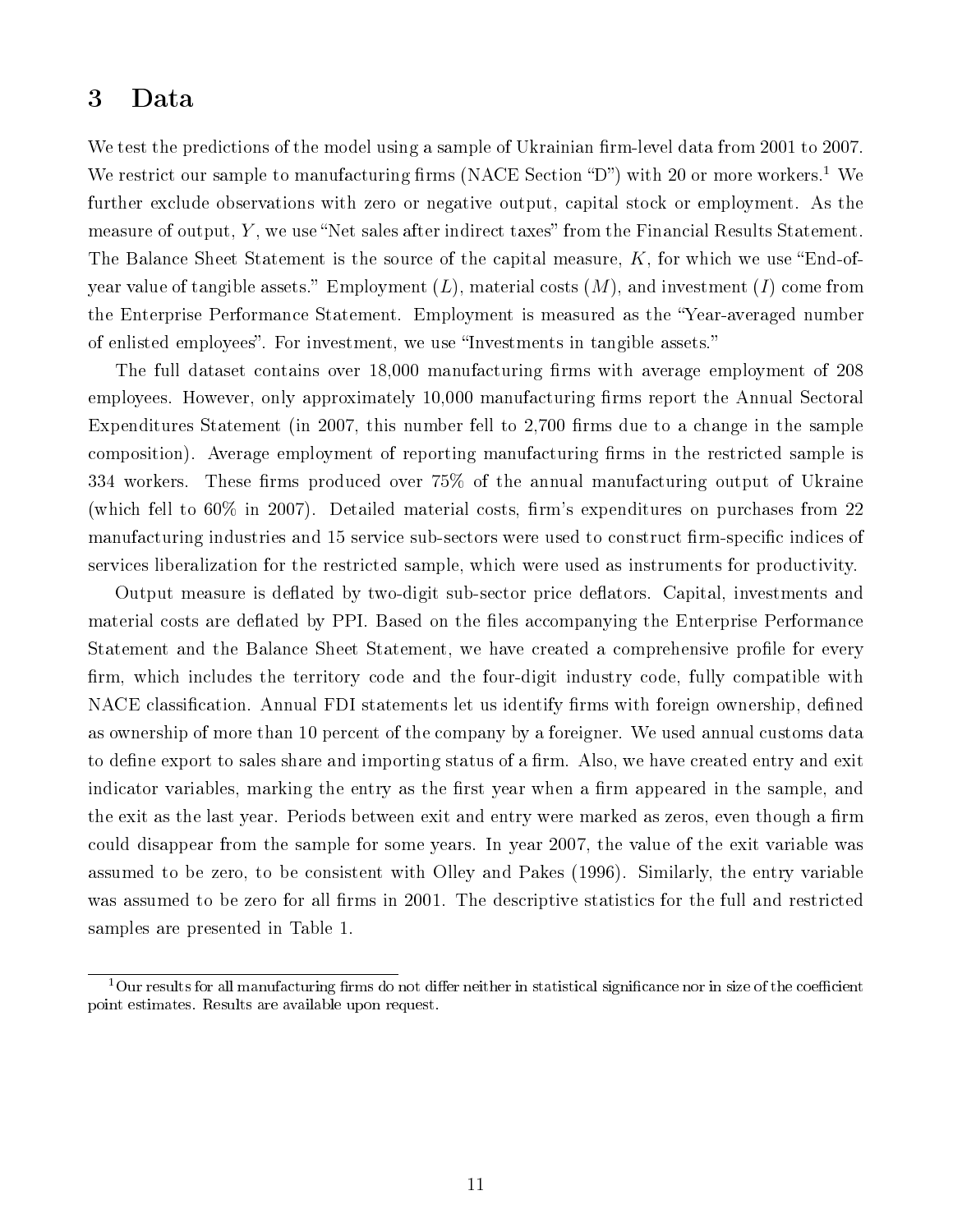| Variable                                 | Observations                       | Mean    | Std. deviation |
|------------------------------------------|------------------------------------|---------|----------------|
|                                          | A. Summary statistics. Full sample |         |                |
|                                          |                                    |         |                |
| $w_{it}$ per worker, thsd UAH 2001       | 74989                              | 4.613   | 3.653          |
| $Y_{it}$ , thsd. UAH 2001                | 74989                              | 15413   | 143590         |
| $L_{it}$ , workers                       | 74989                              | 208.1   | 1092           |
| $K_{it}$ , thsd. UAH 2001                | 74264                              | 5333    | 39610          |
| $M_{it}$ , thsd. UAH 2001                | 74263                              | 9877    | 116846         |
| $I_{it}$ , thsd. UAH 2001                | 49327                              | 1797    | 18318          |
| $\ln(TFP_{i,t})$                         | 69219                              | 1.094   | 1.401          |
| $va_{it}/L_{it}$                         | 74263                              | 20      | 43.77          |
| Importer <sub>it</sub>                   | 74989                              | 0.2534  | 0.435          |
| Export to sales <sub><i>i,t</i></sub>    | 74989                              | .1039   | .2449          |
| Foreign <sub>i,t</sub>                   | 74989                              | 0.0766  | 0.266          |
| $Exit_{i,t}$                             | 74989                              | 0.02772 | 0.1642         |
| $\text{Entry}_{i,t}$                     | 74989                              | 0.05119 | 0.2204         |
| Urban <sub>i</sub>                       | 74989                              | 0.7115  | 0.4531         |
| $Private_{i,t}$                          | 74989                              | 0.9274  | 0.2594         |
| Single plant <sub>it</sub>               | 74989                              | 0.9573  | 0.2022         |
| B. Summary statistics. Restricted sample |                                    |         |                |
|                                          |                                    |         |                |
| $w_{it}$ per worker, thsd UAH 2001       | 40562                              | 5.074   | 3.979          |
| $Y_{it}$ , thsd. UAH 2001                | 40562                              | 26066   | 192037         |
| $L_{it}$ , workers                       | 40562                              | 333.8   | 1451           |
| $K_{it}$ , thsd. UAH 2001                | 40562                              | 9099    | 52871          |
| $M_{it}$ , thsd. UAH 2001                | 40562                              | 16909   | 156834         |
| $I_{it}$ , thsd. UAH 2001                | 32377                              | 2486    | 22339          |
| $\ln(TFP_{i,t})$                         | 40562                              | 1.073   | 1.357          |
| $va_{it}/L_{it}$                         | 40562                              | 23.52   | 52.29          |
| $Importer_{i,t}$                         | 40562                              | 0.3452  | 0.4754         |
| Export to sales <sub><i>i,t</i></sub>    | 40562                              | .1342   | .2651          |
| Foreign <sub>i,t</sub>                   | 40562                              | 0.096   | 0.2946         |
| $\text{Exit}_{i,t}$                      | 40562                              | 0.01985 | 0.1395         |
| $Entry_{i,t}$                            | 40562                              | 0.01723 | 0.1301         |
| $Urban_i$                                | 40562                              | 0.6874  | 0.4636         |
| $Private_{i,t}$                          | 40562                              | 0.8958  | 0.3055         |
| Single plant <sub>it</sub>               | 40562                              | 0.9292  | 0.2564         |
| Input tariff <sub>it</sub>               | 1240562                            | 4.918   | 3.151          |
| Serv. Lib <sub>it</sub> (EBRD)           | 40562                              | 0.3506  | 0.5376         |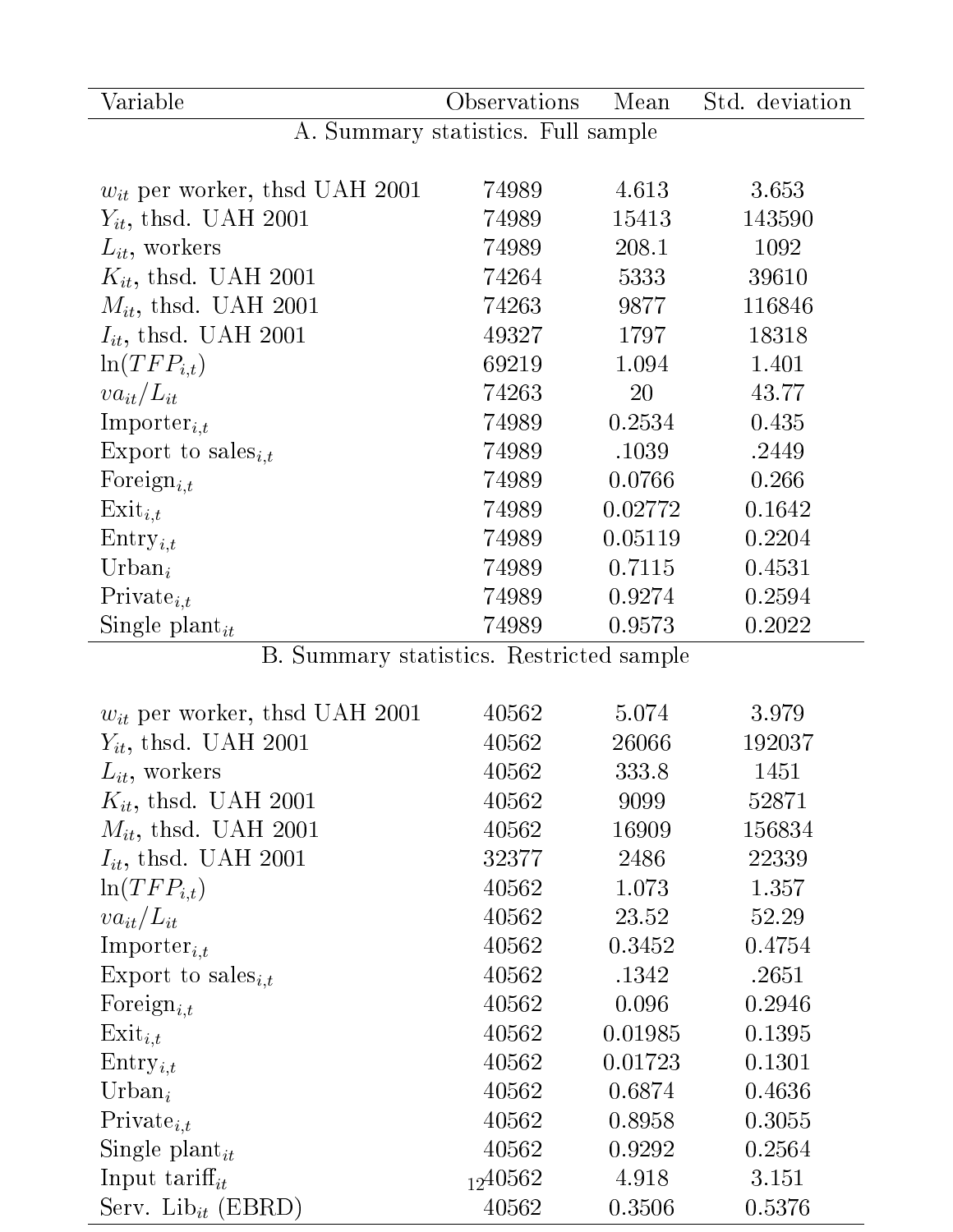# 4 Empirical strategy

The empirical counterpart of equations (26) and (29) is

$$
\ln w_{it} = \alpha + \delta_{\theta} \ln \theta_{it} + \delta_{m} \ln m_{it} + \delta_{exp} \times export_{it} +
$$
  

$$
\delta_{\theta exp} \times export_{it} \ln \theta_{it} + X_{it} \gamma + D_{st} s + D_{r} r + \epsilon_{it}
$$
\n(31)

where  $w_{it}$  is firm i's average wage at time t.  $\theta_{it}$  is firm i's measured productivity at time t.  $m_{it}$  is firm i's average markup,  $export_{it}$  is the share of export to sales.  $D_{st}$  are industry-year fixed effects, and  $D_r$  are region fixed effects. X represents a vector of additional controls.

Based on the theory developed in the previous section, we expect  $\delta_{\theta} > 0$ , which reflects the well-documented stylized fact that more productive firms pay higher wages (Amiti and Davis, 2012). However, the behavior of  $\delta_m$  is more versatile. It increases (decreases) with markups if and only if inverse demand elasticity is a decreasing (increasing) function of  $y$ , i.e. when larger firms charge lower (higher) markups.

## 4.1 Productivity measures

In the empirical analysis we use two measures of productivity – labor productivity and total factor productivity (TFP). Labor productivity is constructed as the value added deflated by the industry price deflator divided by the number of workers. To recover the TFP measure, we estimate the production function for each manufacturing industry (2-digit NACE classification) by the Olley-Pakes procedure (Olley and Pakes, 1996), controlling for the sub-industry-specific demand and price shocks as suggested by De Loecker (2011). We identify the demand and price shocks by exploiting variation in sub-industry (4-digit NACE classification) output at time  $t$  and by controlling for sub-industry and time fixed effects. As a new result, we demonstrate the De Loecker methodology is valid under non-CES preferences.

#### TFP estimation

Consider a production technology of a single-product firm i at time t described by production function

$$
Y_{it} = L_{it}^{\alpha_l} K_{it}^{\alpha_k} M_{it}^{\alpha_m} \exp(\tilde{\omega}_{it} + \tilde{u}_{it}), \qquad (32)
$$

where  $Y_{it}$  units of output are produced using  $L_{it}$  units of labor,  $K_{it}$  units of capital, and  $M_{it}$ units of material and services inputs.  $\tilde{\omega}_{it}$  is firm-specific productivity that includes both technical efficiency and workers' average ability, unobservable by an econometrician, but known to the firm before it chooses variable input  $L_{it}$ .  $\tilde{u}_{it}$  is an idiosyncratic shock to production that also captures measurement error introduced due to unobservable input and output prices.

Output  $Y_{it}$  is not observed, because we do not know firm-specific prices  $p_{it}$ . Observable sales,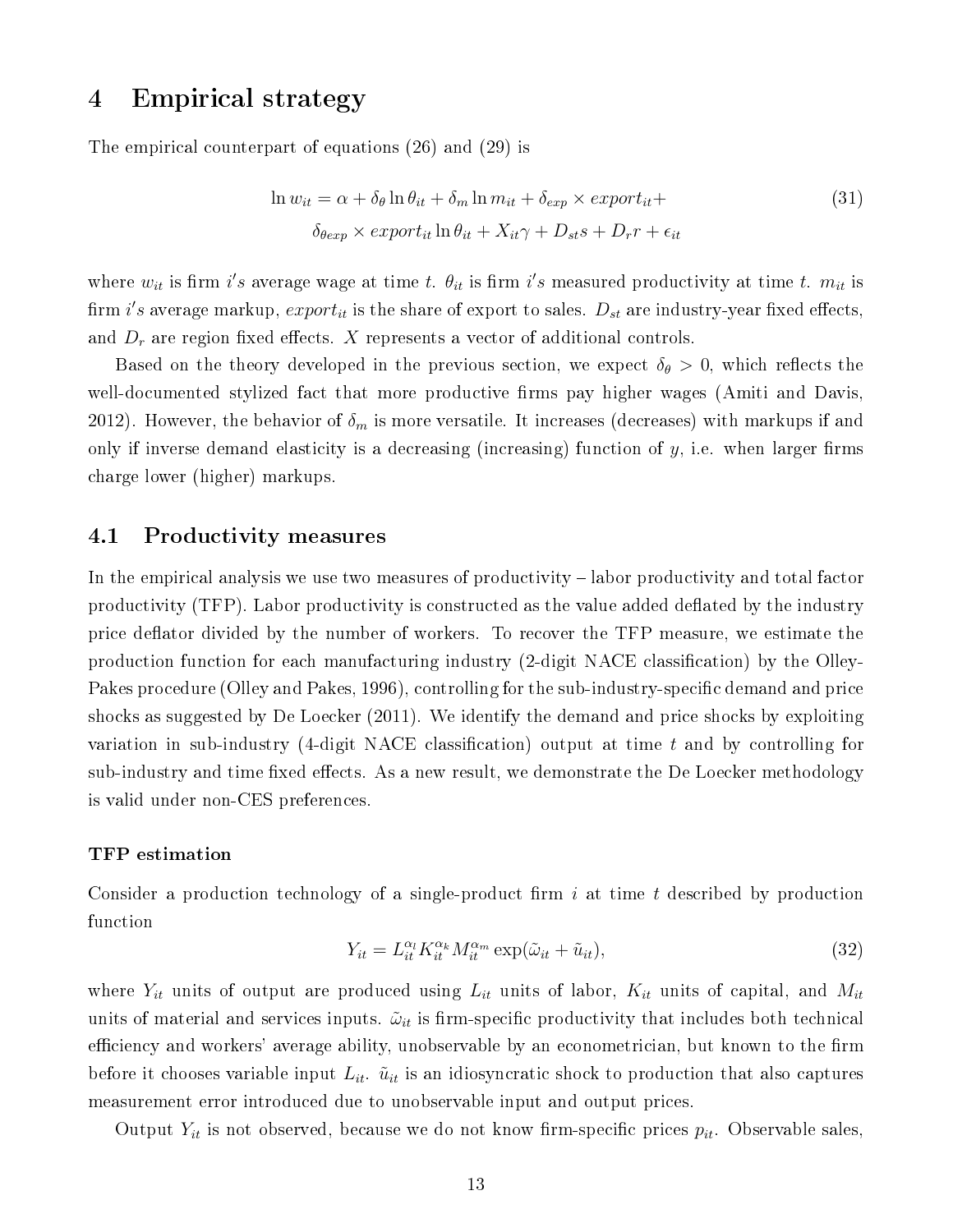$R_{it} = p_{it}Y_{it}$ , reflect differences in physical quantities as well as variation in markups across firms within the same industry. Therefore, use of  $R_{it}$  as the dependent variable in estimation of production function parameters, without controlling for prices, determined among other things by market structure and demand shocks, would bias estimates of the production function if prices are correlated with inputs.

To deal with this issue, we introduce the following inverse demand system:

$$
p_{it} = \frac{u_s'(Y_{it})}{\lambda_{st}} \exp(\tilde{\xi}_{it}), \quad i \in I_s
$$
\n(33)

where  $I_s$  is the set of firms in industry s,  $Y_{it}$  is the output of firm  $i \in I_s$  in the period t,  $u_s(\cdot)$  is the utility function specific for industry  $s, \, \tilde{\xi}_{it}$  is a random shock in demand, while  $\lambda_{st}$  is the Lagrange multiplier of the consumer's problem.

Taking logs and rearranging (33) yields

$$
\ln Y_{it} u_s'(Y_{it}) - \ln Y_{it} p_{it} = \ln \lambda_{st} + \tilde{\xi}_{it}.
$$

Setting  $R_{it} \equiv Y_{it} p_{it}$ , we get

$$
\ln R_{it} = \ln Y_{it} u_s'(Y_{it}) - \ln \lambda_{st} + \tilde{\xi}_{it}
$$
\n(34)

Let  $Y_{st}$  be total consumer's expenditure on products in industry s at time t. Then, using (33) and the consumer's budget constraint  $\sum_{j\in I_s} p_{it}Y_{it} = Y_{st}$ , we implicitly define  $\lambda_{st} = \Lambda(Y_{st}, \mathbf{p}_{st})$  by

$$
Y_{st} = \sum_{j \in I_s} p_{jt} (u'_s)^{-1} (\lambda_{st} p_{jt}).
$$
\n(35)

To estimate (34), we log-linearize it in the neighbourhood of the average point  $(\bar{\mathbf{p}}_s, \bar{Y}_s)$ , where

$$
\bar{\mathbf{p}}_s \equiv \left(\frac{1}{|I_s|} \sum_{j \in I_s} p_{jt}\right) \cdot \mathbf{1}, \quad \bar{Y}_s \equiv \frac{1}{|I_s|} \sum_{j \in I_s} Y_{jt}.
$$

Doing so, we obtain

$$
\ln R_{it} \approx \text{const} + (1 + r_u(\bar{Y})) \ln Y_{it} - \left. \frac{\partial \ln \Lambda}{\partial \ln Y_{st}} \right|_{\text{avg}} \ln Y_{st} - \sum_{j \in I_s} \left. \frac{\partial \ln \Lambda}{\partial \ln p_{jt}} \right|_{\text{avg}} \ln p_{jt} + \tilde{\xi}_{it}.
$$
 (36)

Here and in what follows  $(\cdot)|_{\text{avg}}$  means that the elasticities are evaluated at  $(\bar{\mathbf{p}}_s, \bar{Y}_s)$ .

Thus, we need to know the elasticities of  $\Lambda$  with respect to  $Y_{st}$  and  $p_{it}$ . Implicitly differentiating (35), we obtain

$$
\frac{\partial \ln \Lambda}{\partial \ln Y_{st}} = -\left[\sum_{j \in I_s} \frac{\theta_{jt}}{\eta_{jt}}\right]^{-1}, \quad \frac{\partial \ln \Lambda}{\partial \ln p_{it}} = -\frac{1 - \eta_{it}}{\eta_{it}} \left(\sum_{j \in I_s} \frac{\theta_{jt}}{\theta_{it}} \frac{1}{\eta_{jt}}\right)^{-1},\tag{37}
$$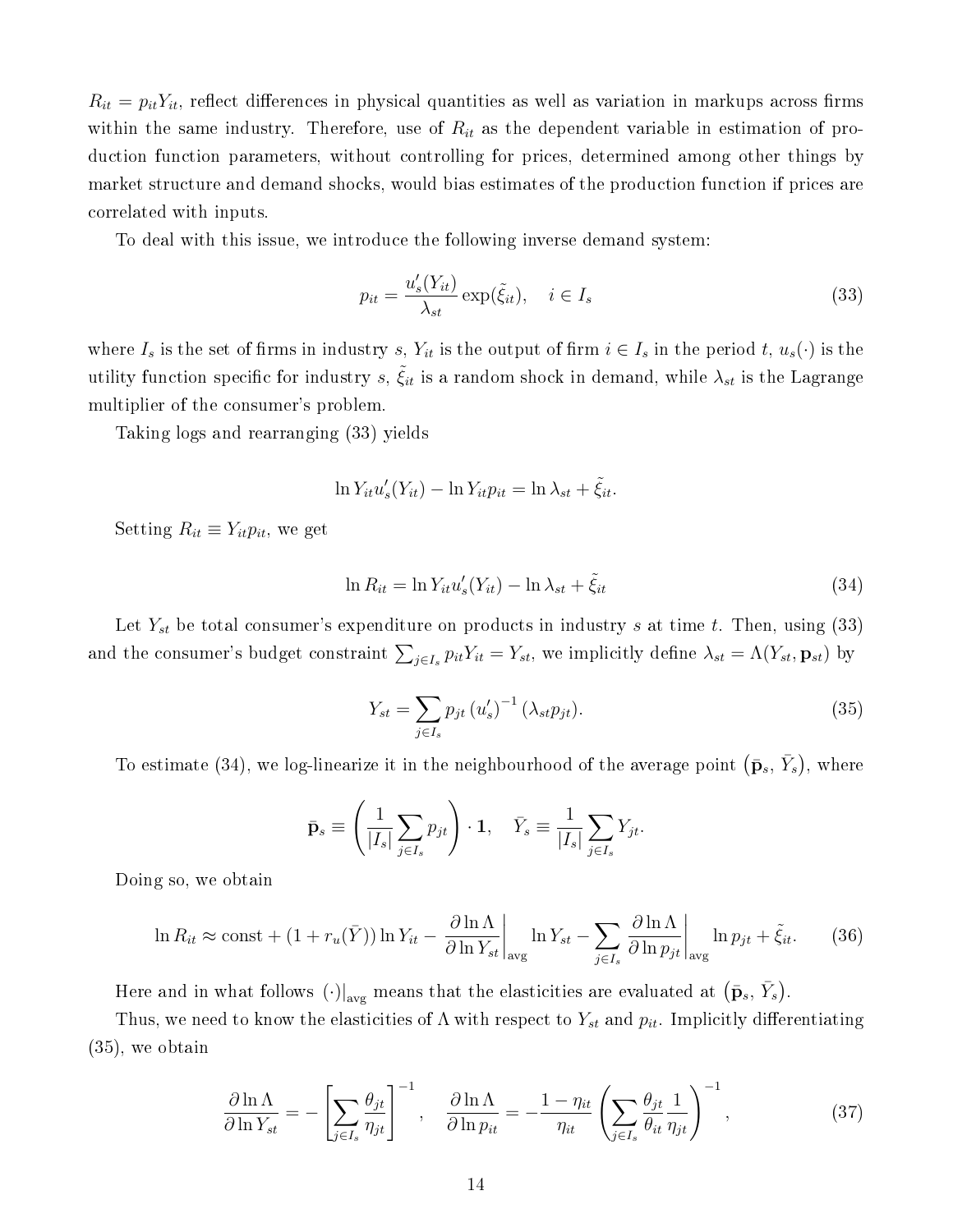where  $\eta_{jt} \equiv -Y_{jt}u''(Y_{jt})/u'(Y_{jt})$  is the inverse demand elasticity evaluated at  $Y_{jt}$ , while  $\theta_{jt} \equiv \frac{p_{jt}Y_{jt}}{Y_{jt}}$  $Y_{st}$ is the share of total expenditure spent on product  $j$  at time  $t$ . At the average point, i.e. when  $p_{jt} = \bar{p}, Y_{jt} = \bar{Y}_s$ , formulas (37) boil down to

$$
\frac{\partial \ln \Lambda}{\partial \ln Y_{st}}\bigg|_{\text{avg}} = -\eta(\bar{Y}_s), \quad \frac{\partial \ln \Lambda}{\partial \ln p_{it}}\bigg|_{\text{avg}} = -\frac{1 - \eta(\bar{Y}_s)}{|I_s|}. \tag{38}
$$

Hence, the log-linear Taylor approximation of  $\Lambda(Y_{st}, \mathbf{p})$  in a small neighbourhood of the average point is given by

$$
\ln \Lambda(Y_{st}, \mathbf{p}) \approx \text{const} - \eta(\bar{Y}_s) \ln Y_{st} - [1 - \eta(\bar{Y}_s)] \frac{1}{|I_s|} \sum_{j \in I_s} \ln p_{jt}.
$$
 (39)

Plugging (39) into (36), we obtain

$$
\ln(R_{it}/P_{st}) \approx \text{const} + (1 + \eta(\bar{Y}_s)) \ln Y_{it} - \eta(\bar{Y}_s) \ln(Y_{st}/P_{st}) + \tilde{\xi}_{it},\tag{40}
$$

.

where  $P_{st}$  is the price index defined as a simple geometric average of prices in industry s:

$$
P_{st} \equiv \left(\prod_{j\in I_s} p_{jt}\right)^{\frac{1}{|I_s|}}
$$

Finally, combining (40) with the production function (32), we come to

$$
r_{it} = \beta_l l_{it} + \beta_k k_{it} + \beta_m m a t_{it} + \beta_s y_{st} + \omega_{it} + \xi_{it} + u_{it},\tag{41}
$$

where  $r_{it} = \ln(R_{it}/P_{st})$  is log of revenue deflated by corresponding industry (NACE 2 digit) price deflator and the other lower-case letters represent upper-case variables in the log form.  $\beta_f$  =  $\sigma_s+1$  $\frac{s+1}{\sigma_s}\alpha_f$ , where  $f = \{l, k, mat\}$ . The elasticity of substitution in industry s can be retrieved as  $\sigma_s = 1/\eta(\bar{Y}_s) = -1/\beta_s$ . Finally,  $\omega_{it} = \frac{\sigma_s + 1}{\sigma_s}$  $\frac{s+1}{\sigma_s}\tilde{\omega}_{it},\,\xi_{it}=-\frac{1}{\sigma_s}$  $\frac{1}{\sigma_s} \tilde{\xi}_{it}$ , and  $u_{it} = \frac{\sigma_s + 1}{\sigma_s}$  $\frac{s+1}{\sigma_s} \tilde{u}_{it}$  are error terms. In what follows, we suppress the sector index for clarity of presentation.

We estimate equation (41) separately, for each manufacturing industry, using the Olley-Pakes methodology (Olley and Pakes, 1996) and accounting for demand shocks as outlined above. Instead of using total industry output, we use more disaggregated sub-industry g output (NACE 4 digit),  $y_{gt}$ , to add more variability to the estimation of  $\sigma_s$ . We decompose the overall demand shock into the following components

$$
\xi_{it} = \xi_t + \xi_g + \tilde{\xi}_{it},\tag{42}
$$

where  $\xi_t$  is industry-specific shock common to all firms at time  $t, \, \xi_g$  is demand factor affecting only firms producing in sub-industry g, and  $\xi_{it}$  is an idiosyncratic shock. Plugging in (42) in (41), we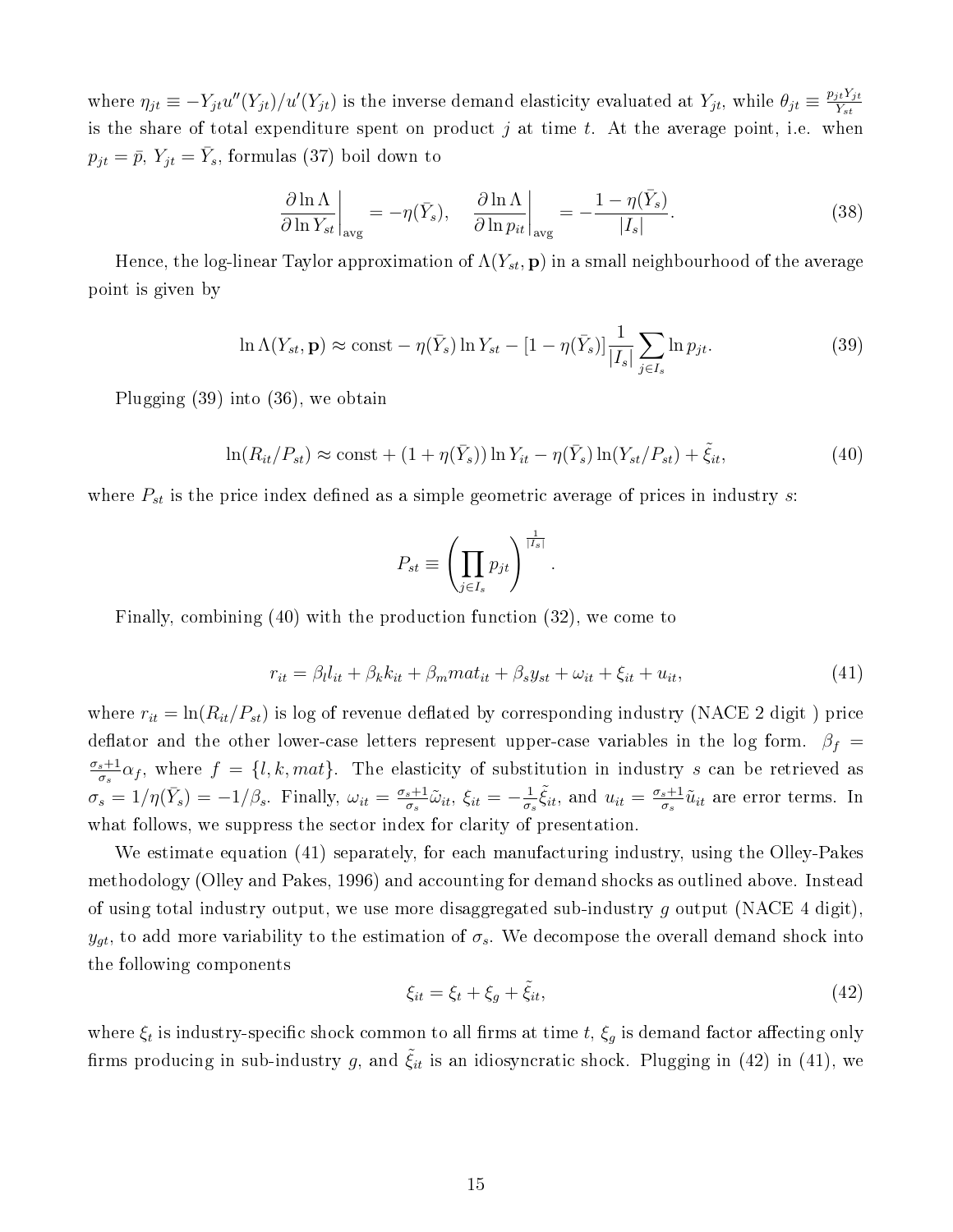obtain the following equation

$$
r_{it} = \beta_l l_{it} + \beta_k k_{it} + \beta_m m a t_{it} + \beta y_{gt} + \delta_t D_t + \delta_g D_g + \omega_{it} + \varepsilon_{it}
$$
\n(43)

where  $D_t$  is a a year fixed effect and  $D_g$  is a sub-industry fixed-effect.  $\varepsilon_{it} = \tilde{\xi}_{it} + u_{it}$  is the error term which is not correlated with inputs and productivity.

Results of the estimation are presented in Table 2. Total factor productivity net of price and demand effects is recovered as

$$
\ln \theta_{it} = (r_{it} - \beta_l l_{it} - \beta_k k_{it} - \beta_m m a t_{it} - \beta_s y_{st}) \frac{\sigma_s}{\sigma_s + 1}.
$$
\n(44)

## 4.2 Markups

We recover firm-specific markups following a procedure developed by De Loecker and Warzynski (2012). The markups are computed as

$$
\hat{m}_{it} = \frac{p_{it}}{\partial C/\partial y} = \frac{\beta_l}{\omega_{it} L_{it}/p_{it} Y_{it}}.
$$
\n(45)

The procedure does not impose any assumptions on the demand side and market structure and allows a general from of the continuous and twice-differentiable production function.

To be consistent with our theoretical model, we redene markups as follows

$$
m_{it} = 1 - 1/\hat{m}_{it}.
$$

Since we do not have information on how labor is used in production for different markets, this measure reflects an average markup and do not vary with market-destination.

### 4.3 Endogeneity of productivity and markups

#### Productivity

In the HIR framework, productivity is split into two components - technical efficiency  $\theta_{it}$  and average ability of workers,  $\bar{a}$ , which is increasing with the screening intensity. Since we do not have information on  $\bar{a}$ , our productivity measure includes both components. Unobserved average ability is positively correlated with both wage and productivity. It means that  $corr(\bar{a}, \theta) > 0$ , and leads to an upward bias in estimation of  $\delta_{\theta}$ . Alternatively, in the framework of Egger and Kreickemeier (2012) and (Amiti and Davis, 2012) based on the fair wage hypothesis (Akerlof and Yellen, 1990), a wage rate below some level  $w^*$ , considered as a fair wage by workers, would lower their level of effort, e, leading to lower productivity. The positive correlation between an unobserved effort and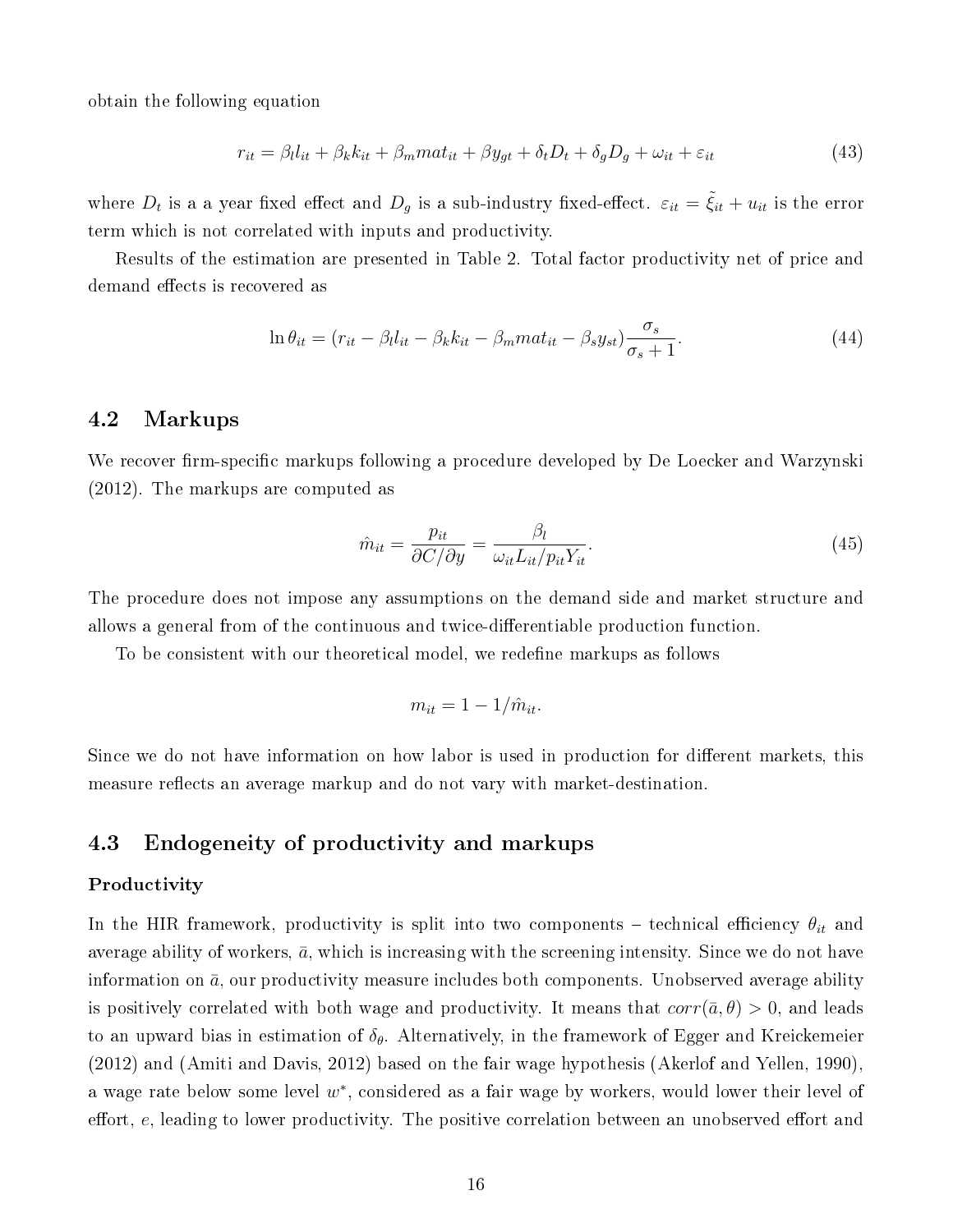| Industry  | ln(K)                 |                    | ln(L)                      |                             |            | ln(M)              |             | Firms | ${\bf N}$ |
|-----------|-----------------------|--------------------|----------------------------|-----------------------------|------------|--------------------|-------------|-------|-----------|
|           | $\beta_K$             | $\alpha_K$         | $\overline{\beta}_L$       | $\alpha_L$                  | $\beta_M$  | $\alpha_M$         | $\beta_s$   |       |           |
| $15 + 16$ | $0.045***$            | 0.048              | $0.285***$                 | 0.303                       | $0.647***$ | 0.687              | $0.058*$    | 7133  | 24720     |
|           | (0.012)               | $***$              | (0.012)                    | $\ast\ast\ast$              | (0.011)    | $***$              | (0.027)     |       |           |
| 17        | $-0.007$              | $-0.007$           | $0.356***$                 | 0.364                       | $0.565***$ | 0.577              | $\,0.022\,$ | 787   | 2118      |
|           | (0.028)               |                    | (0.040)                    | $\ast\ast\ast$              | (0.019)    | $***$              | (0.044)     |       |           |
| 18        | $0.106^{\ast\ast}$    | 0.112              | $0.487***$                 | 0.513                       | $0.454***$ | 0.478              | 0.051       | 1462  | 4458      |
|           | (0.039)               | $***$              | (0.025)                    | $\ast\ast\ast$              | (0.012)    | $***$              | (0.052)     |       |           |
| $19\,$    | $0.148*$              | 0.238              | $0.383***$                 | 0.616                       | $0.550***$ | 0.884              | $0.378*$    | 411   | 1302      |
|           | (0.069)               |                    | (0.034)                    | $***$                       | (0.022)    | $***$              | (0.179)     |       |           |
| 20        | $0.081^{***}\;$       | 0.087              | $0.297***$                 | 0.320                       | $0.619***$ | 0.667              | 0.072       | 2696  | 6438      |
|           | (0.021)               | $***$              | (0.022)                    | $\ast\ast\ast$              | (0.012)    | $***$              | (0.047)     |       |           |
| $21\,$    | 0.040                 | $\,0.044\,$        | $0.186***$                 | 0.205                       | $0.588***$ | 0.649              | 0.095       | 611   | 1990      |
|           | (0.052)               |                    | (0.034)                    | $***$                       | (0.033)    | $***$              | (0.083)     |       |           |
| 22        | $0.098***$            | 0.092              | $0.454***$                 | 0.428                       | $0.453***$ | 0.427              | $-0.061*$   | 4407  | 12520     |
|           | (0.020)               | $***$              | (0.021)                    | $***$                       | (0.010)    | $***$              | (0.028)     |       |           |
| 23        | $-0.124*$             | $-0.124$           | $0.218*$                   | 0.218                       | $0.492***$ | 0.491              | $-0.002$    | 213   | 634       |
|           | (0.060)               | $\ast$             | (0.089)                    | $\ast$                      | (0.054)    | $\ast\!\ast\!\ast$ | (0.107)     |       |           |
| 24        | $0.133^{***}\;$       | 0.145              | $0.259***$                 | 0.283                       | $0.563***$ | 0.616              | $0.086*$    | 1539  | 4998      |
|           | (0.034)               | $***$              | (0.030)                    | $\ast\ast\ast$              | (0.024)    | $***$              | (0.039)     |       |           |
| $25\,$    | $0.094***$            | 0.103              | $0.282***$                 | 0.307                       | $0.590***$ | 0.643              | 0.083       | 1944  | 5867      |
|           | (0.027)               | $\ast\!\ast\!\ast$ | (0.018)                    | $***$                       | (0.015)    | $***$              | (0.043)     |       |           |
| 26        | 0.047                 | 0.050              | $0.285***$                 | 0.303                       | $0.628***$ | 0.668              | 0.059       | 2874  | 8993      |
|           |                       |                    | (0.022)                    | $***$                       | (0.017)    | $***$              | (0.032)     |       |           |
| $27\,$    | (0.034)               |                    | $0.213***$                 | 0.252                       | $0.636***$ | 0.753              | $0.155***$  | 656   |           |
|           | 0.034                 | 0.040              |                            | $***$                       |            | $***$              |             |       | 2148      |
|           | (0.041)<br>$0.092***$ |                    | (0.035)<br>$0.303^{***}\;$ |                             | (0.031)    |                    | (0.033)     |       |           |
| 28        |                       | 0.098<br>$***$     |                            | 0.324<br>$\ast\!\ast\!\ast$ | $0.575***$ | 0.614<br>$***$     | 0.064       | 3199  | 8324      |
|           | (0.018)               |                    | (0.018)                    |                             | (0.016)    |                    | (0.037)     |       |           |
| 29        | $0.080***$            | 0.082<br>$***$     | $0.406***$                 | 0.420<br>$***$              | $0.442***$ | 0.457<br>$***$     | 0.033       | 4477  | 13536     |
|           | (0.010)               |                    | (0.014)                    |                             | (0.010)    |                    | (0.028)     |       |           |
| 30        | $0.221**$             | 0.150              | $0.691^{\ast\ast\ast}$     | 0.468                       | $0.341***$ | 0.231              | $-0.477$    | 495   | 1100      |
|           | (0.076)               | $\ast$             | (0.061)                    | $***$                       | (0.026)    | $***$              | (0.277)     |       |           |
| 31        | $0.097**$             | 0.103              | $0.326***$                 | 0.348                       | $0.456***$ | 0.487              | 0.065       | 1750  | 5265      |
|           | (0.033)               | $\ast\ast$         | (0.021)                    | $***$                       | (0.015)    | $***$              | (0.047)     |       |           |
| 32        | $0.150*$              | 0.155              | $0.328***$                 | 0.340                       | $0.414***$ | 0.429              | 0.035       | 671   | 1850      |
|           | (0.067)               | $\ast$             | (0.046)                    | $***$                       | (0.026)    | $***$              | (0.130)     |       |           |
| 33        | 0.065                 | 0.064              | $0.418***$                 | 0.415                       | $0.431***$ | 0.428              | $-0.006$    | 1097  | 3256      |
|           | (0.039)               |                    | (0.028)                    | $***$                       | (0.017)    | $***$              | (0.077)     |       |           |
| 34        | $0.150*$              | 0.167              | $0.234***$                 | 0.261                       | $0.540***$ | 0.601              | $0.102*$    | 422   | 1297      |
|           | (0.071)               | $\ast$             | (0.053)                    | $***$                       | (0.052)    | $***$              | (0.051)     |       |           |
| 35        | $-0.030$              | $-0.042$           | $0.442***$                 | 0.605                       | $0.406***$ | 0.556              | $0.270***$  | 755   | 2485      |
|           | (0.033)               |                    | (0.044)                    | $***$                       | (0.027)    | $\ast\!\ast\!\ast$ | (0.064)     |       |           |
| 36        | $0.085**$             | 0.090              | $0.345***$                 | 0.362                       | $0.578***$ | 0.607              | 0.048       | 2035  | 5689      |
|           | (0.027)               | $\ast\ast$         | (0.025)                    | $\ast\!\ast\!\ast$          | (0.017)    | $***$              | (0.036)     |       |           |
| 37        | 0.085                 | 0.123              | $0.628***$                 | 0.914                       | $0.280***$ | 0.408              | $0.313*$    | 869   | 2264      |
|           | (0.068)               |                    | (0.059)                    | $***$                       | (0.027)    | $***$              | (0.150)     |       |           |

Notes: \* p<0.05, \*\* p<0.01, \*\*\* p<0.001. Bootstrap standard errors are presented in parentheses. Table reports point estimates of revenue function parameters,  $\beta$  and production function paramters  $\alpha = \frac{\sigma_s}{\sigma_s+1}\beta$ , where  $\sigma_s = -1/\beta_s$  for Ukrainian manufactruing rms for 2001-2007. Each row in the table represents Olley-Pakes estimation of production function for each 2 digit manufacturing industry, dened according to the NACE classication. Each estimation is performed with year and sub-industry dummies, which are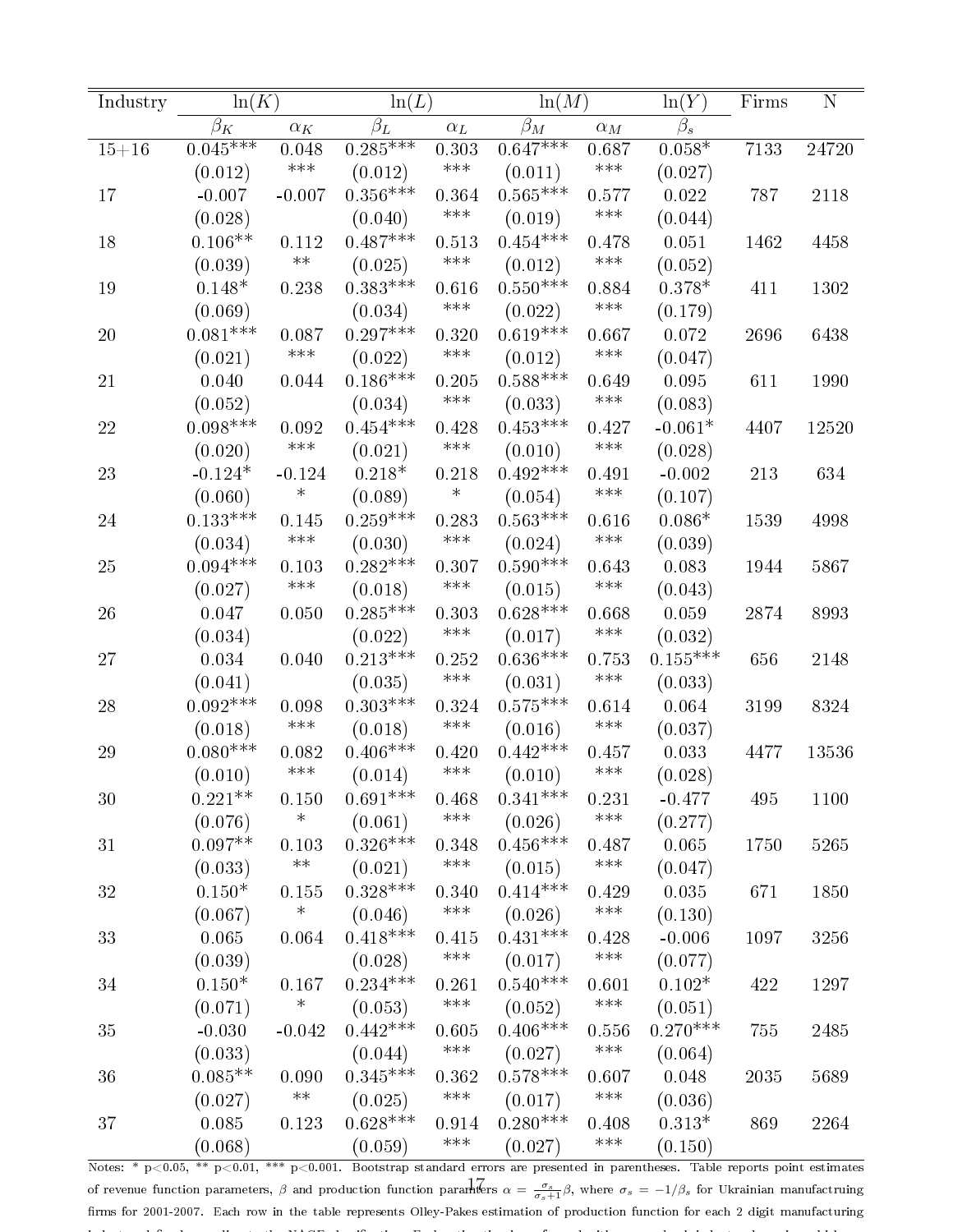productivity,  $corr(e, \theta) > 0$ , leads to a positive bias in the OLS estimation of the coefficient  $\delta_{\theta}$ .

To estimate equation (31) consistently, a source of exogenous variation in productivity is needed. We propose a well-known link from deregulation to productivity as such variation. Recent studies of services and trade liberalization Amiti and Konings (2007); Arnold et al. (2011); Fernandes and Paunov (2011); Khandelwal and Topalova (2011) find positive effect of the liberalization on productivity of manufacturing firms. The size of the effect varies across firms because of differences in intensity, with which firms use liberalized goods and services as inputs.

We use the episode of the Ukrainian trade and services liberalization in 2001-2007, isolated from other major deregulatory changes and driven by political pressure imposed by Ukraine's trading partners as a precondition for the Ukrainian WTO accession. Concerning services, the government developed new laws and amended existing ones that regulated activities of TV and broadcasting, information agencies, banks and banking activities, insurance, telecommunications, and business services. It led to differentiated but positive effect on productivity in the downstream manufacturing firms (Shepotylo and Vakhitov, 2012). The results indicate that a standard deviation increase in services liberalization is associated with a 9.2 percent increase in TFP. In parallel with the services liberalization, the WTO negotiations also led to further liberalization of trade in goods, which also had a positive effect on productivity.

In what follows we descirbe construction of instruments related to endogeneity of productivity measure. The index of services liberalization is firm-specific, reflecting the variation in firm-level intensity of usage of various services inputs. Similarly to Arnold et al. (2011), but using firm level data, the index is computed according to the following formula

$$
serv libit = \sum_{j} aitj \times indextj
$$
 (46)

where  $a_{it}^{j}$  is the share of input sourced from the services sub-sector j in the total input for a firm i at time t, and  $index_t^j$  is the measure of liberalization in the service sub-sector j at time t. The constructed index of services liberalization is further divided by a standard deviation for normalization. We proxy for  $\mathit{index}^j_t$  by structural change indicators provided by the European Bank for Reconstruction and Development (EBRD).<sup>2</sup>

The second instrument captures the firm-specific measure of trade liberalization. We compute an index of input tariff liberalization following Amiti and Konings (2007):

$$
input \, tarif f_{it} = \sum_{s} b_{it}^{s} \times \,tarif f_{t}^{s} \tag{47}
$$

where *input tarif f<sub>it</sub>* is the firm-specific input tariff measure,  $b_{it}^s$  is the share of input sourced from the two-digit NACE industry s in the total input for firm i at time t, and  $tariff_t^s$  is the

<sup>2</sup>EBRD structural change indicators are available at http://www.ebrd.com/pages/research/economics/data/macro.shtml. The mapping from the structural change indicators to sub-sectors of services is explained in the appendix.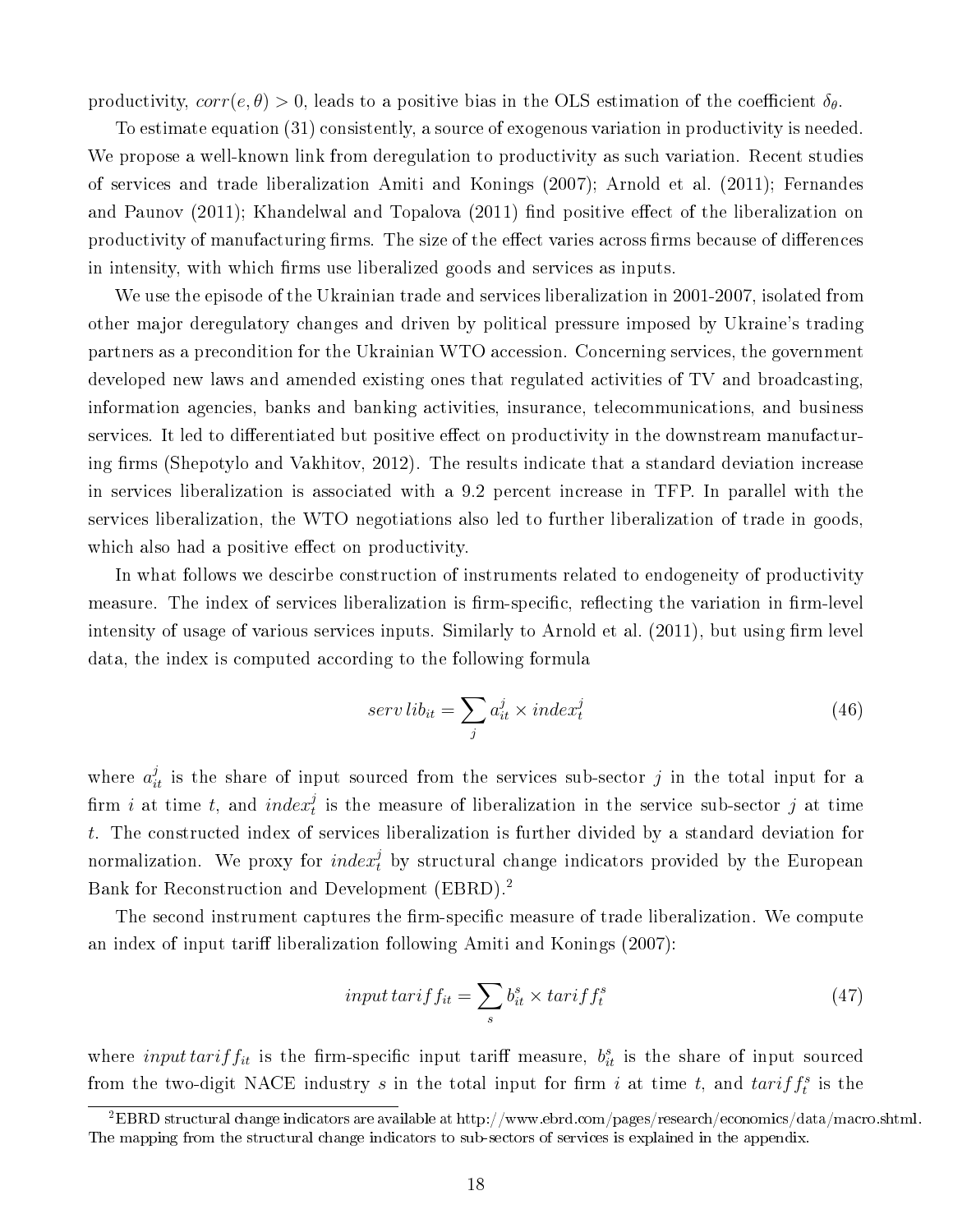trade-weighted average MFN import tariff in industry  $s$  at time  $t$ .

#### Markups

The constructed markups are endogenously determined as a function of wages. Since  $corr(\frac{pi}{\theta}$  $\frac{p_{it}}{\theta_{it}}, \epsilon_{it}) <$ 0, the OLS estimation of (31) would lead to a downward bias in the estimation of the markup coefficient. According to equation (28),  $\ln m = \frac{\alpha}{\alpha + \alpha}$  $\frac{\alpha}{\alpha+\beta}\ln m_d + \tau \frac{\beta}{\alpha+\beta}$  $\frac{\beta}{\alpha+\beta}\ln m_x,$  where domestic and foreign markups depend on domestic and foregin market sizes. Using firm-level export statistics, we use construct two instruments to cope with endogeneity of markups. First, we construct a proxy for the trade costs as the export-weighted average distances  $\hat{\tau_{it}} = \sum_j$  $exp_{ijt}$  $\frac{exp_{ijt}}{exp_{it}}\ln dist_{ij}$  to destination markets, where  $exp_{ijt}$  is export of firm i to country j at time t,  $exp_{it} = \sum_j exp_{ijt}$  is the total export of firm i at time t, and  $dist_{ij}$  is distance from Ukraine to country j. Second, we construct a proxy for the market size as  $\hat{MP_{it}} = \sum_j$  $exp_{ijt}$  $\frac{exp_{ijt}}{exp_{it}}\ln GDP_{jt}$ , where  $GDP_{jt}$ is gross domestic product of country j at time t. We normalize  $\ln m_d$  as equal to zero, so  $\ln m = 0$  for non-exporting firms.

# 5 Results

Dynamics of labor productivity, TFP, markups, and wages in 2001-2007 is presented in Table 3. Over the investigated period, productivity has almost doubled, while dispersion of productivity has been moderately growing. Markups have also increased, but without noticeable trend in variation. An increase in the markups during the trade and services liberalization episode is consistent with findings of De Loecker et al.  $(2012)$  – during the trade liberalization episode in India, marginal costs have been reduced by 40 percent, while prices fell only by 16.8 percent, leading to higher markups.

#### 5.1 OLS

We first estimate equation  $(31)$  by OLS. We control for the structural changes in the economy by including industry-time specific effects. The errors are corrected for heteroskedasticity at the firm level. The results are presented in Table 4. First, we regress  $\ln w_{it}$  on the measured labor productivity and other controls, ignoring the variation in markups. Column (1) of Table 4 shows that a 10 percent increase in labor productivity is associated with 2.95 percent increase in wage. Once we include markups in column 2, the coefficient on labor productivity is almost doubled, while the coefficient on the markup is negative and significant. Comparing results in columns  $(1)$  and  $(2)$ , points to the omitted variable bias for the model specification in column  $(1)$ . At the same time, the model specified in column (2) has two endogenous variables  $-\text{productivity}$  and markups  $-\text{causing}$ an upward bias in the OLS estimation of the coefficient on productivity, while the estimation of the coefficient on the markup is biased downward. Inclusion of firm-specific effects in column (3) of the table alleviates endogeneity problem, resulting in the coefficient on labor productivity almost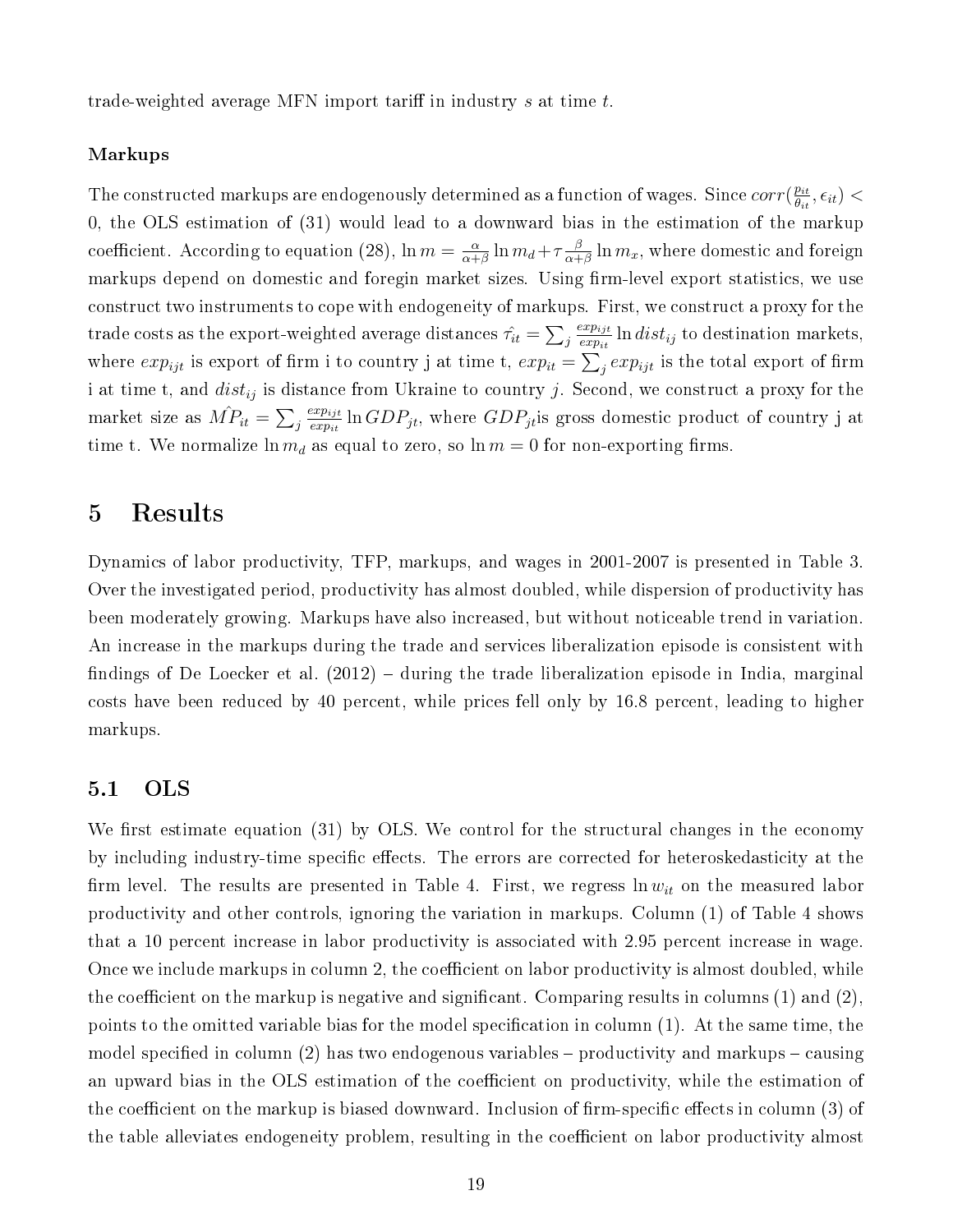| Year  |       | $\ln va_{it}/L_{it}$ |                      | $\ln \theta_{it}$ | $\ln m_{it}$ |           | $\ln w_{it}$ |           |
|-------|-------|----------------------|----------------------|-------------------|--------------|-----------|--------------|-----------|
|       | Mean  | Std. Dev.            | Mean                 | Std. Dev.         | Mean         | Std. Dev. | Mean         | Std. Dev. |
|       |       |                      | A. Full sample       |                   |              |           |              |           |
| 2001  | 1.74  | 1.375                | 0.815                | 1.413             | 0.757        | 0.96      | 0.82         | 0.758     |
| 2002  | 1.951 | 1.2                  | 0.915                | 1.409             | 0.644        | 0.963     | 1.045        | 0.694     |
| 2003  | 2.088 | 1.171                | 0.995                | 1.39              | 0.664        | 1.003     | 1.161        | 0.664     |
| 2004  | 2.399 | 1.129                | 1.129                | 1.392             | 0.772        | 0.961     | 1.293        | 0.627     |
| 2005  | 2.578 | 1.076                | 1.19                 | 1.359             | 0.757        | 0.925     | 1.48         | 0.599     |
| 2006  | 2.728 | 1.065                | 1.264                | 1.389             | 0.752        | 0.921     | 1.611        | 0.586     |
| 2007  | 2.881 | 1.096                | 1.373                | 1.372             | 0.793        | 0.936     | 1.696        | 0.573     |
| Total | 2.331 | 1.227                | 1.094                | 1.401             | 0.732        | 0.956     | 1.292        | 0.71      |
|       |       |                      | <b>B.</b> Restricted | sample            |              |           |              |           |
| 2001  | 1.791 | 1.363                | 0.815                | 1.413             | 0.803        | 0.938     | 0.856        | 0.727     |
| 2002  | 2.02  | 1.178                | 0.915                | 1.409             | 0.721        | 0.93      | 1.074        | 0.672     |
| 2003  | 2.174 | 1.157                | 0.995                | 1.39              | 0.772        | 0.96      | 1.191        | 0.645     |
| 2004  | 2.457 | 1.11                 | 1.129                | 1.392             | 0.827        | 0.942     | 1.323        | 0.61      |
| 2005  | 2.625 | 1.054                | 1.19                 | 1.359             | 0.796        | 0.918     | 1.508        | 0.578     |
| 2006  | 2.774 | 1.047                | 1.264                | 1.389             | 0.786        | 0.912     | 1.64         | 0.565     |
| 2007  | 2.924 | 1.082                | 1.373                | 1.372             | 0.823        | 0.925     | 1.723        | 0.556     |
| Total | 2.394 | 1.208                | 1.094                | 1.401             | 0.789        | 0.933     | 1.326        | 0.689     |

Table 3: Productivity, markups, and wages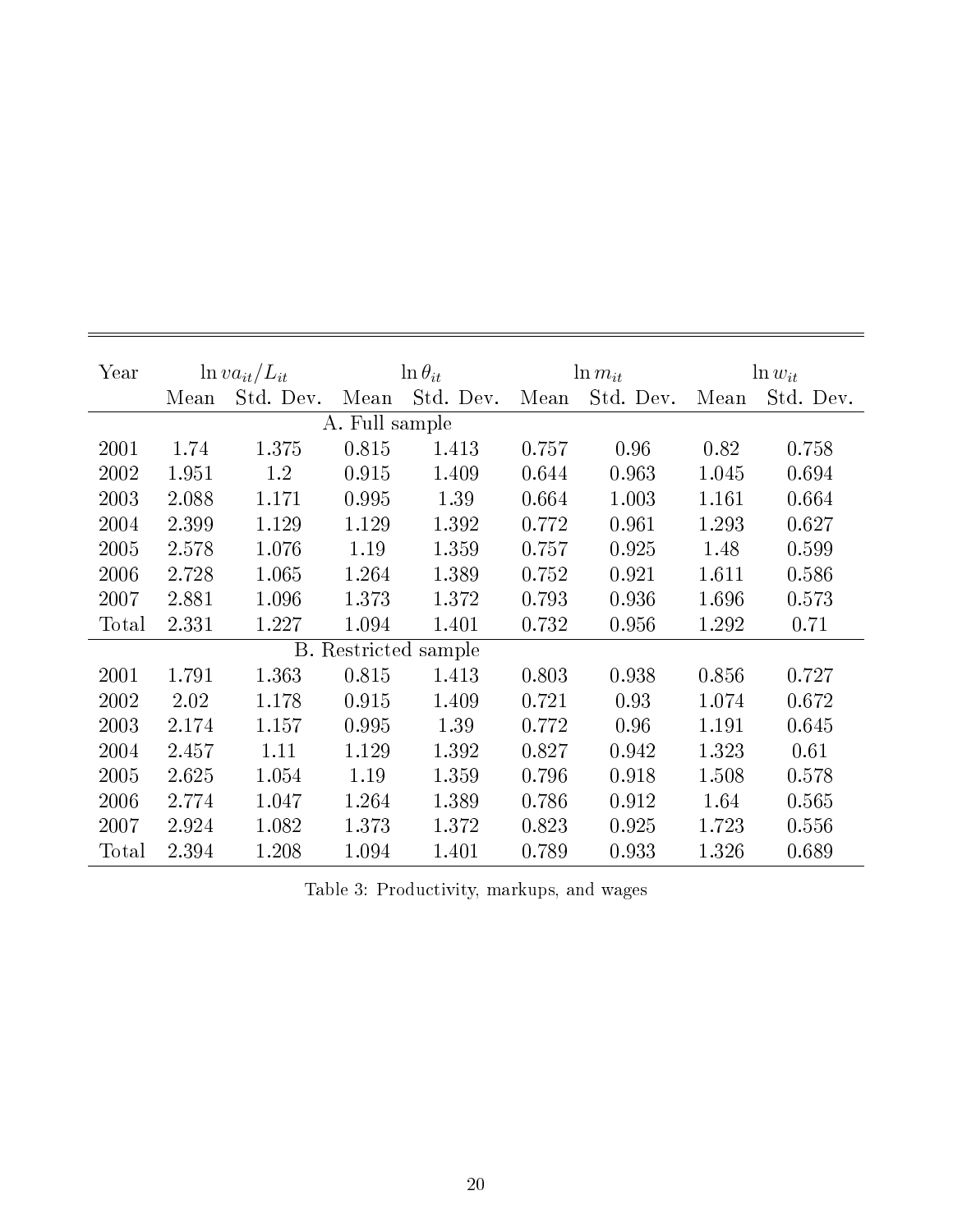the same as in column  $(1)$ , but the coefficient on the markup remains negative. Column  $(3)$  shows that firms that increase export to sales by a standard deviation pay a wage premium of  $1.5$  percent, which is well in agreement with the theoretical predictions. Adding an interaction between export status and productivity,  $\export_{it} \times \ln \theta_{it}$ , in column (4) demonstrates that elasticity of wage with respect to productivity is statistically different for exporters and non-exporters. At the same time exporter wage premium more than doubles.

Results in column 4 also indicate that firms that start importing some of their inputs pay 3.4 percent more, which corresponds well with Amiti and Davis (2012), who found 3.2 percent increase in wage after the firm starts importing in Indonesia. Firms that switch ownership from domestic to foreign pay 3.5 percent higher wages. Exiting firms pay 7.4 percent lower wage. We also have found a positive scale effect, measured by total employment, even after controlling for productivity, market power, and export status.

Columns (5) - (8) of Table 4 show results of the regression of  $\ln w_{it}$  on TFP and other controls. The results with two different productivity measures are quite similar for exogenous controls. However, the positive effect of TFP on wages and the negative effect of markup on wages are somewhat smaller in the absolute value. These results are expected because the model with labor productivity overestimates productivity for firms with high value of capital, leading to a positive correlation of errors with productivity and negative correlation of errors with markups.

#### 5.2 IV results

In this section we report results of the estimation of equation (31) by the IV GMM method in the first differences in order to account for firms' fixed effects. We use four instruments. Two of them – services liberalization measured by EBRD indices of reforms and the input tariff liberalization measure, which are computed according to equations  $(46)$  and  $(47)$  – instrument for endogeneity of productivity measures. The other two  $-$  the weighted average of distances to five major destination countries weighted by export shares and the export-weighted GDP per exporting firm  $$ are instruments for markups. The errors are corrected for heteroskedasticity at the firm level, all regressions include industry-time and regional fixed effects.

The results are presented in Table 5 for the labor productivity measure and in Table 6 for the TFP measure. The estimation is performed on the restricted sample. Column (1) of Table 5 presents the benchmark OLS results, which do not differ considerably from the results estimated on the full sample in column  $(3)$  of Table 4. Column  $(2)$  presents point estimates of the coefficients estimated by the instrumental variables GMM method. Relative to the results in column (1), the coefficient on labor productivity loses its significance, while the coefficient on the markup flips the sign. It confirms our theoretical priors that the OLS estimation of the coefficient on productivity is biased upward and the OLS estimation of the coefficient on the markup is biased downward. This result holds for any model specification and for any productivity measure, that are presented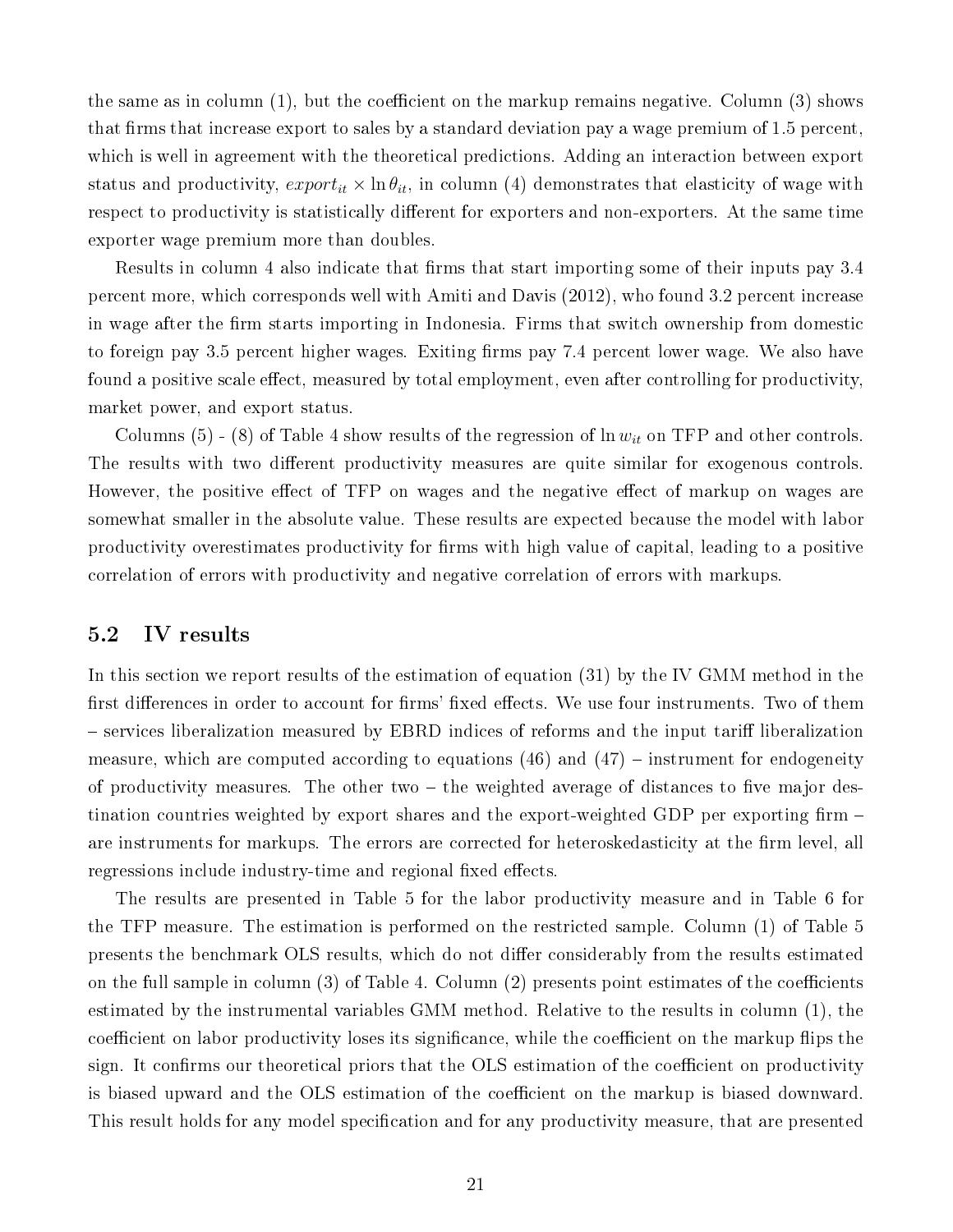| Dependent variable:           |                           |                        |                        |                        |                           |                        |                        |                        |
|-------------------------------|---------------------------|------------------------|------------------------|------------------------|---------------------------|------------------------|------------------------|------------------------|
| $ln(w_{it})$                  |                           | Labor productivity     |                        |                        |                           |                        | <b>TFP</b>             |                        |
|                               | $\overline{\mathrm{OLS}}$ | Markups                | FE                     | $Exp \times$           | $\overline{\mathrm{OLS}}$ | Markups                | FE                     | $Exp \times$           |
|                               |                           |                        |                        | prod.                  |                           |                        |                        | prod.                  |
|                               | $\left(1\right)$          | (2)                    | (3)                    | (4)                    | (5)                       | (6)                    | (7)                    | (8)                    |
|                               | $0.295***$                | $0.398***$             | $0.231***$             | $0.226***$             | $0.325***$                | $0.362***$             | $0.252***$             | $0.232***$             |
| $\ln \theta_{it}$             |                           |                        |                        |                        |                           |                        |                        |                        |
|                               | (0.009)                   | (0.014)<br>$-0.294***$ | (0.017)<br>$-0.199***$ | (0.016)<br>$-0.199***$ | (0.007)                   | (0.008)<br>$-0.089***$ | (0.008)<br>$-0.118***$ | (0.008)<br>$-0.125***$ |
| $ln(m_{it})$                  |                           |                        |                        |                        |                           |                        |                        |                        |
|                               |                           | (0.012)                | (0.012)                | (0.012)                |                           | (0.006)                | (0.006)                | (0.007)                |
| $\ln \theta_{it} \times$      |                           |                        |                        | $-0.011$               |                           |                        |                        | $-0.031***$            |
| $\ln m_{it}$                  |                           |                        |                        | (0.024)                |                           |                        |                        | (0.005)                |
| Export to sales <sub>it</sub> | $0.104***$                | $0.098***$             | $0.064***$             | $0.151***$             | $0.085***$                | $0.078***$             | $0.075***$             | $0.085^{***}\,$        |
|                               | (0.014)                   | (0.013)                | (0.014)                | (0.041)                | (0.016)                   | (0.016)                | (0.015)                | (0.016)                |
| $\mathrm{Export}_{it} \times$ |                           |                        |                        | $-0.036*$              |                           |                        |                        | $-0.031***$            |
| $\ln \theta_{it}$             |                           |                        |                        | (0.016)                |                           |                        |                        | (0.005)                |
| $Importer_{it}$               | $-0.024*$                 | $-0.005$               | $0.033***$             | $0.034***$             | $0.086***$                | $0.102***$             | $0.048***$             | $0.051***$             |
|                               | (0.010)                   | (0.010)                | (0.005)                | (0.005)                | (0.009)                   | (0.009)                | (0.005)                | (0.005)                |
| Foreign $_{it}$               | $0.123***$                | $0.110***$             | $0.034*$               | $0.035**$              | $0.194***$                | $0.196***$             | $0.059***$             | $0.059***$             |
|                               | (0.013)                   | (0.012)                | (0.013)                | (0.013)                | (0.015)                   | (0.015)                | (0.014)                | (0.014)                |
| $ln(L_{it})$                  | $0.118***$                | $0.118***$             | $0.049***$             | $0.049***$             | $0.133***$                | $0.134***$             | $0.033***$             | $0.032***$             |
|                               | (0.003)                   | (0.003)                | (0.007)                | (0.007)                | (0.004)                   | (0.004)                | (0.007)                | (0.007)                |
| $\mathrm{Exit}_{it}$          | $-0.062***$               | $-0.125***$            | $-0.073***$            | $-0.074***$            | $-0.156***$               | $-0.183***$            | $-0.103***$            | $-0.103***$            |
|                               | (0.015)                   | (0.014)                | (0.014)                | (0.014)                | (0.017)                   | (0.017)                | (0.016)                | (0.016)                |
| $Urban_i$                     | $0.074***$                | $0.069***$             | $-0.010$               | $-0.008$               | $0.104***$                | $0.105***$             | 0.010                  | 0.011                  |
|                               | (0.008)                   | (0.007)                | (0.022)                | (0.022)                | (0.009)                   | (0.009)                | (0.023)                | (0.023)                |
| Industry $\times$ Year FE     | Yes                       | Yes                    | Yes                    | Yes                    | Yes                       | Yes                    | Yes                    | Yes                    |
| Region FE                     | Yes                       | Yes                    | Yes                    | Yes                    | Yes                       | Yes                    | Yes                    | Yes                    |
| Firm FE                       | $\rm No$                  | N <sub>o</sub>         | Yes                    | Yes                    | N <sub>o</sub>            | $\rm No$               | Yes                    | Yes                    |
| Observations                  | 72045                     | 72045                  | 72045                  | 72045                  | 69219                     | 69219                  | 69219                  | 69219                  |
| $R^2$                         | 0.578                     | 0.630                  | 0.546                  | 0.548                  | 0.503                     | 0.509                  | 0.510                  | 0.514                  |

Standard errors clustered by firms in parentheses. \* p<0.05, \*\* p<0.01, \*\*\* p<0.001

Standard errors in parentheses

Table 4: OLS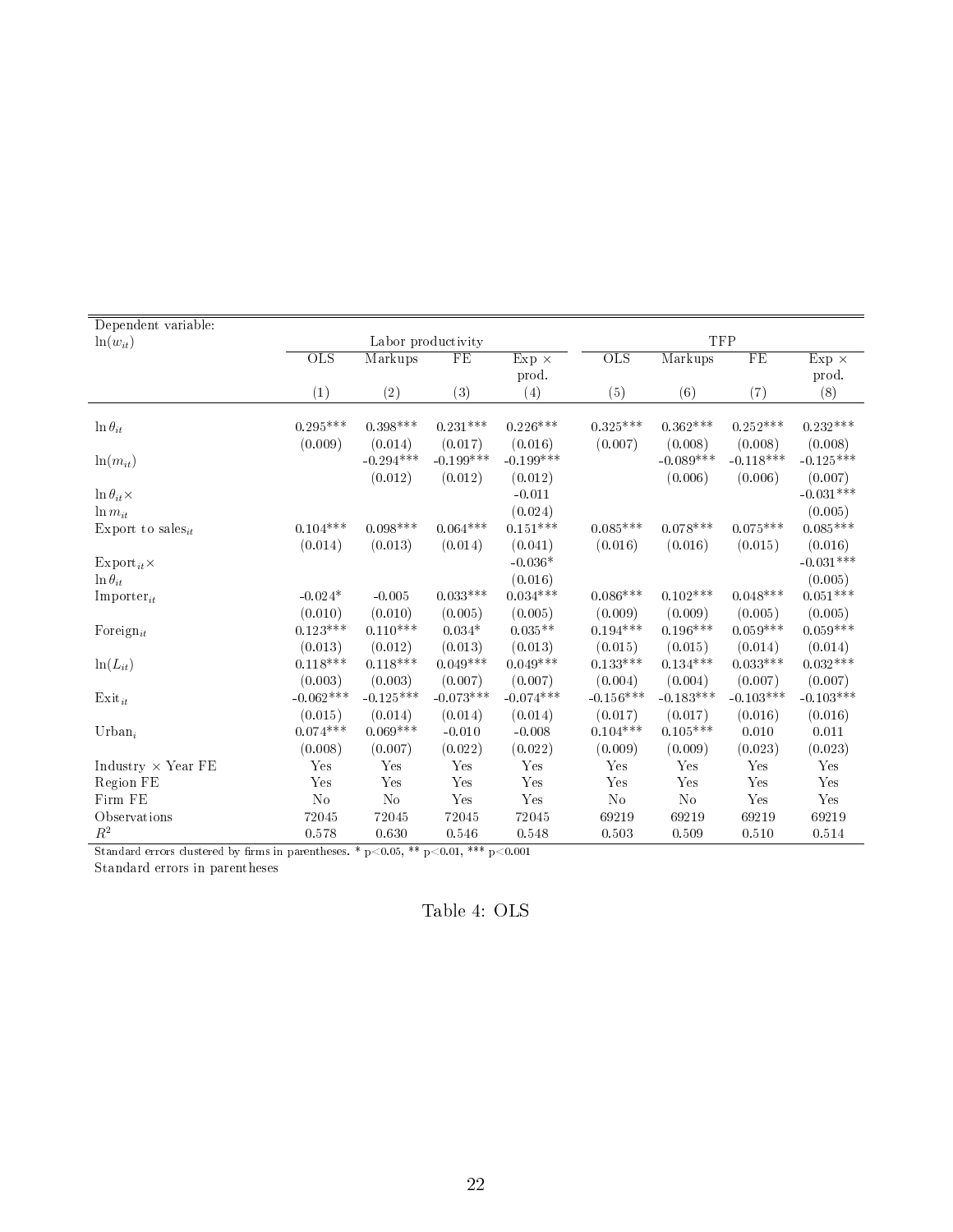in Tables 5 and 6. The sizes of the coefficients on productivity and markups are remarkable stable. For the baseline model in column 2 of Table 5, a 10 percent increase in labor productivity leads to 0.64 percent increase in wage, while a 10 percent increase in the markup leads to a 1.58 percent increase in wage.

Wage is an increasing function of export to sales. Increasing exports to sales ratio by a standard deviation increases wage by 1.4 percent. Firms that start importing their inputs pay 2.1 percent higher wages. Firms that switch to foreign ownership start paying slightly higher wage, but the effect is not significant. Elasticity of wage with respect to employment within a firm is negative and significant 0.048. Firms that move to urban areas pay slightly higher wage but the effect is not significant.

In column (3) we include an interaction term  $\export_{it} \times \ln \theta_{it}$ . Elasticity of wage with respect to productivity is not statistically different for exporters and non-exporters. It should be noted that private firms in Ukraine pay part of the salary in cash and do not report it as the wage bill to evade the social security tax ranging from 32.6 to 49.7 percent of the wage bill. State-owned companies do not have this incentive, reporting all labor-related expenses in wage bills. This feature of the tax system leads to under-reporting of wages by the private companies and can bias our results. Column (4) reports the results with additional variable that control for state- vs. private-owned firms. Privatized firms increase wages by 9.3 percent, but it does not change our main conclusions.

Literature emphasizes distinction between multi-plant and single-plant firms. Related to this, distinction between multi-product and single-product firms is important when modeling firm's reaction to trade liberalization (Bernard et al., 2011). We control for single- vs. multi-plant firms in column (5), which has no impact on our conclusions. In column (6) we control for new entrants, which on average pay 7.3 percent lower wages than incumbents. Finally, in column (7) we include all additional controls, but it does not change our results.

Our identification strategy would fail if exclusion restrictions are not valid. For instance, trade and services liberalization can have a general equilibrium effect on wages which influences more firms that use imported goods and liberalized services more intensively. In that case our excluded variables influence wages not only through productivity, but also directly. We are quite confident that our estimation is valid for several reasons. First, we control for the industry-time specific trends directly. Second, the overidentication test does not reject validity of our instruments. To sum up, we find a robust positive effect of market power on wages, with elasticity in the range  $0.158$ -0.163. The labor productivity also positively contributes to wages, but the effect is weaker and is not statistically significant.

As a robustness check, Table 6 reports IV results with productivity measured by TFP. In general, results are very similar to the results discussed for labor productivity. This gives us reassurance that the result does not depend on the way productivity is estimated or on the specification of production technology in the model.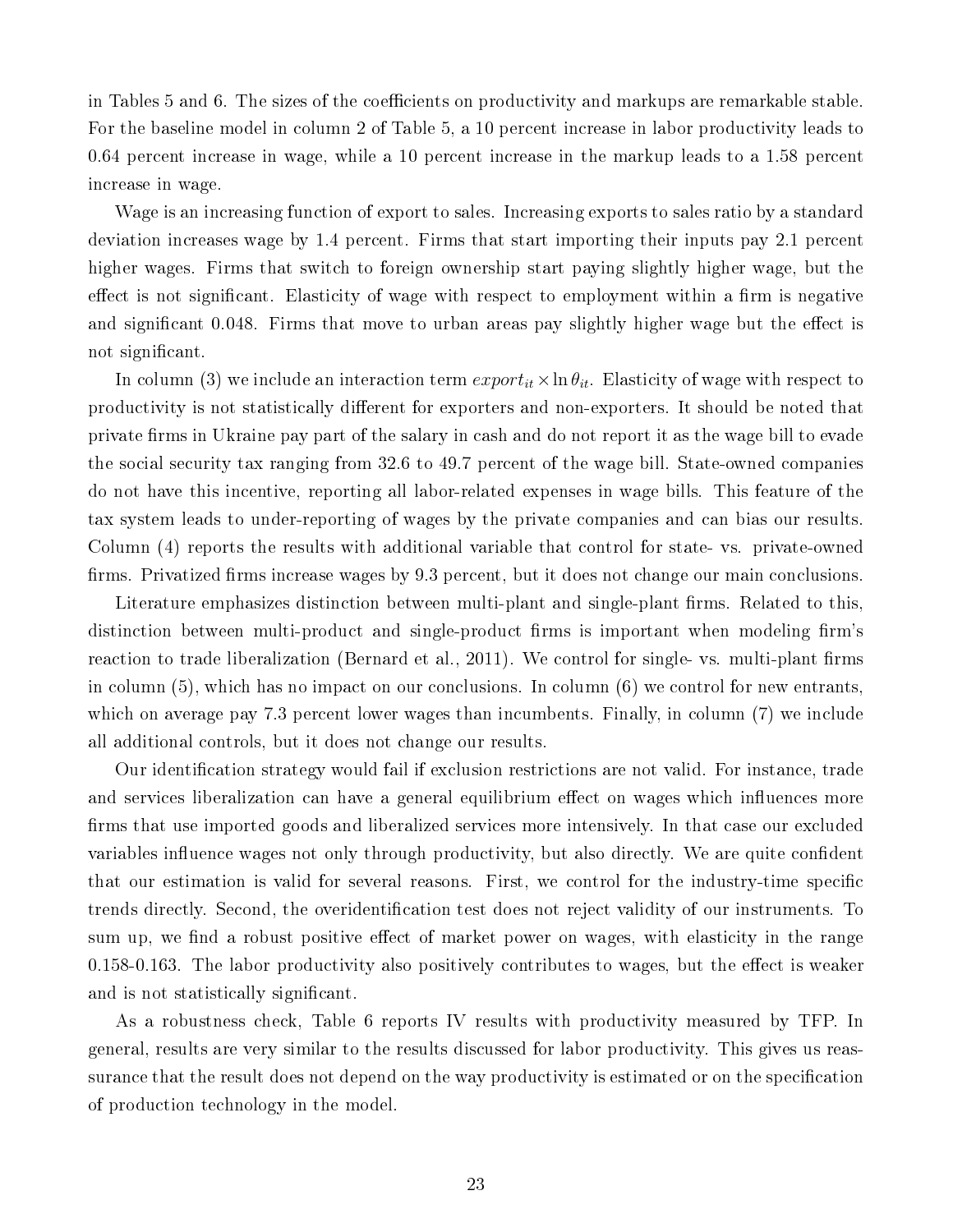| Dependent variable:                   |             |             |             |             |             |             |                                  |
|---------------------------------------|-------------|-------------|-------------|-------------|-------------|-------------|----------------------------------|
| $\ln \omega_{it}$                     | (1)         | (2)         | (3)         | (4)         | (5)         | (6)         | (7)                              |
|                                       | <b>OLS</b>  | Base        | Inter-      | Private     | Single      | Entry       | $\mathop{\mathrm{All}}\nolimits$ |
|                                       |             |             | action      |             | plant       |             |                                  |
|                                       |             |             |             |             |             |             |                                  |
| D.ln $\theta_{it}$                    | $0.149***$  | 0.064       | 0.056       | 0.064       | 0.064       | 0.056       | 0.048                            |
|                                       | (0.006)     | (0.045)     | (0.043)     | (0.045)     | (0.045)     | (0.046)     | (0.044)                          |
| D.ln $m_{it}$                         | $-0.146***$ | $0.158***$  | $0.158***$  | $0.158***$  | $0.158***$  | $0.162***$  | $0.163***$                       |
|                                       | (0.011)     | (0.046)     | (0.047)     | (0.046)     | (0.046)     | (0.046)     | (0.047)                          |
| D. Export to sales <sub>it</sub>      | $0.068***$  | $0.050**$   | 0.122       | $0.049**$   | $0.050**$   | $0.050**$   | 0.105                            |
|                                       | (0.015)     | (0.017)     | (0.095)     | (0.017)     | (0.017)     | (0.017)     | (0.097)                          |
| $D$ . Importer <sub>it</sub>          | $0.027***$  | $0.021***$  | $0.021***$  | $0.021***$  | $0.021***$  | $0.021***$  | $0.021***$                       |
|                                       | (0.004)     | (0.005)     | (0.005)     | (0.005)     | (0.005)     | (0.005)     | (0.005)                          |
| D. Foreign <sub>it</sub>              | $0.041**$   | 0.019       | 0.020       | 0.019       | 0.019       | 0.019       | 0.020                            |
|                                       | (0.014)     | (0.012)     | (0.012)     | (0.012)     | (0.012)     | (0.012)     | (0.012)                          |
| D.ln $L_{it}$                         | $-0.000$    | $-0.048***$ | $-0.050***$ | $-0.048***$ | $-0.048***$ | $-0.055***$ | $-0.057***$                      |
|                                       | (0.010)     | (0.014)     | (0.014)     | (0.014)     | (0.014)     | (0.015)     | (0.014)                          |
| $D$ Exit <sub>it</sub>                | $-0.075***$ | $-0.050*$   | $-0.052*$   | $-0.050*$   | $-0.050*$   | $-0.053*$   | $-0.055*$                        |
|                                       | (0.018)     | (0.022)     | (0.022)     | (0.022)     | (0.022)     | (0.022)     | (0.022)                          |
| $D.Urban_i$                           | 0.024       | 0.013       | 0.013       | 0.012       | 0.013       | 0.013       | 0.013                            |
|                                       | (0.019)     | (0.017)     | (0.017)     | (0.017)     | (0.017)     | (0.017)     | (0.017)                          |
| $D$ . Exporter <sub>it</sub> $\times$ |             |             | $-0.030$    |             |             |             | $-0.024$                         |
| $\ln \theta_{it}$                     |             |             | (0.042)     |             |             |             | (0.043)                          |
| $D.Private_{it}$                      |             |             |             | $0.093**$   |             |             | $0.093**$                        |
|                                       |             |             |             | (0.034)     |             |             | (0.034)                          |
| D.Single plant <sub>it</sub>          |             |             |             |             | 0.012       |             | 0.011                            |
|                                       |             |             |             |             | (0.009)     |             | (0.009)                          |
| $D.Entry_{it}$                        |             |             |             |             |             | $-0.073***$ | $-0.076***$                      |
|                                       |             |             |             |             |             | (0.020)     | (0.019)                          |
| Industry $\times$ Year FE             | Yes         | Yes         | Yes         | Yes         | Yes         | Yes         | Yes                              |
| Region FE                             | Yes         | Yes         | Yes         | Yes         | Yes         | Yes         | Yes                              |
| Observations                          | 31336       | 29076       | 29076       | 29076       | 29076       | 29076       | 29076                            |
| Hansen J statistics                   |             | 1.455       | 1.741       | 1.531       | 1.473       | 1.360       | 1.672                            |
| p-value                               |             | 0.483       | 0.419       | 0.465       | 0.479       | 0.507       | 0.433                            |
| $\mathbb{R}^2$                        | 0.159       | 0.179       | 0.181       | 0.179       | 0.179       | 0.177       | 0.177                            |

Standard errors clustered by firms are reported in parentheses. \*  $p<0.05$ , \*\*  $p<0.01$ , \*\*\*  $p<0.001$ 

Notes: Dependent variable is  $D\cdot ln(w_{i,t})$ . Productivity and markup are instrumented by EBRD index of services liberalization, index of trade liberalization, weighted average of distances to five major destination countries weighted by export shares, and by the number of destination countries per exporting firm.

Table 5: IV: Labor productivity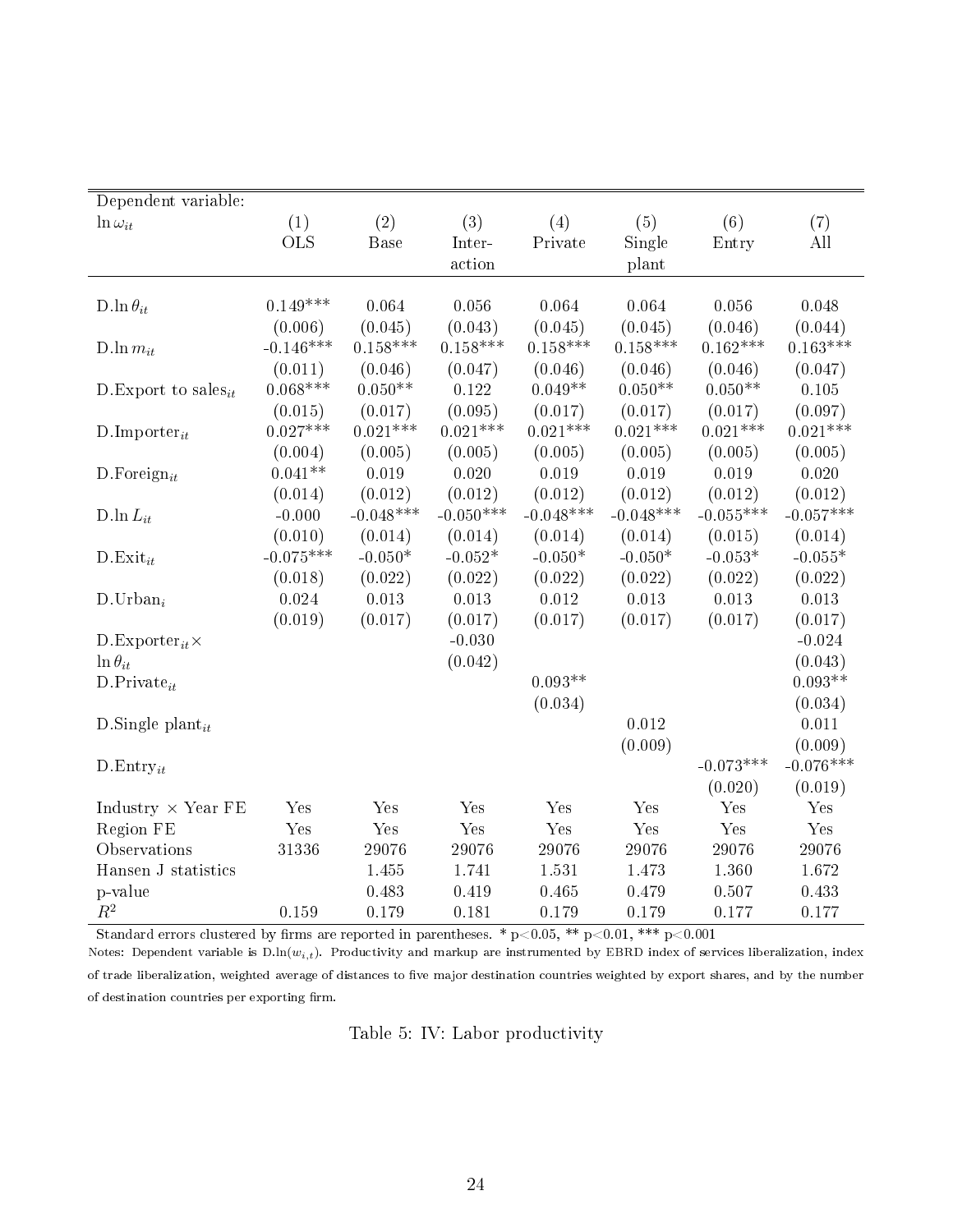| Dependent variable:                |             |             |             |             |             |             |             |
|------------------------------------|-------------|-------------|-------------|-------------|-------------|-------------|-------------|
| $\ln \omega_{it}$                  | (1)         | (2)         | (3)         | (4)         | (5)         | (6)         | (7)         |
|                                    | <b>OLS</b>  | Base        | Inter-      | Private     | Single      | Entry       | All         |
|                                    |             |             | action      |             | plant       |             |             |
|                                    |             |             |             |             |             |             |             |
| D.ln $\theta_{it}$                 | $0.152***$  | 0.069       | 0.075       | 0.069       | 0.069       | 0.064       | 0.069       |
|                                    | (0.009)     | (0.044)     | (0.044)     | (0.043)     | (0.044)     | (0.044)     | (0.044)     |
| D.ln $m_{it}$                      | $-0.074***$ | $0.205***$  | $0.204***$  | $0.205***$  | $0.205***$  | $0.202***$  | $0.202***$  |
|                                    | (0.009)     | (0.040)     | (0.038)     | (0.040)     | (0.040)     | (0.039)     | (0.038)     |
| D. Export to sales <sub>it</sub>   | $0.077***$  | $0.047**$   | $0.063**$   | $0.046**$   | $0.047**$   | $0.047**$   | $0.061**$   |
|                                    | (0.015)     | (0.018)     | (0.021)     | (0.018)     | (0.018)     | (0.018)     | (0.021)     |
| $D$ . Importer <sub>it</sub>       | $0.029***$  | $0.020***$  | $0.020***$  | $0.020***$  | $0.020***$  | $0.020***$  | $0.020***$  |
|                                    | (0.004)     | (0.005)     | (0.005)     | (0.005)     | (0.005)     | (0.005)     | (0.005)     |
| $D$ . Foreign <sub>it</sub>        | $0.044**$   | 0.023       | 0.023       | 0.023       | 0.023       | 0.023       | 0.023       |
|                                    | (0.014)     | (0.013)     | (0.013)     | (0.013)     | (0.013)     | (0.013)     | (0.013)     |
| D $\ln L_{it}$                     | $-0.022*$   | $-0.067***$ | $-0.067***$ | $-0.067***$ | $-0.067***$ | $-0.071***$ | $-0.071***$ |
|                                    | (0.010)     | (0.012)     | (0.012)     | (0.012)     | (0.012)     | (0.012)     | (0.012)     |
| $D$ Exit <sub>it</sub>             | $-0.109***$ | $-0.058*$   | $-0.058*$   | $-0.058*$   | $-0.058*$   | $-0.060*$   | $-0.060*$   |
|                                    | (0.019)     | (0.024)     | (0.024)     | (0.024)     | (0.024)     | (0.024)     | (0.023)     |
| $D.Urban_i$                        | 0.024       | 0.014       | 0.014       | 0.013       | 0.014       | 0.014       | 0.014       |
|                                    | (0.021)     | (0.018)     | (0.018)     | (0.018)     | (0.018)     | (0.018)     | (0.018)     |
| D. Exporter <sub>it</sub> $\times$ |             |             | $-0.024$    |             |             |             | $-0.022$    |
| $\ln \theta_{it}$                  |             |             | (0.023)     |             |             |             | (0.023)     |
| $D.Private_{it}$                   |             |             |             | $0.085*$    |             |             | $0.086**$   |
|                                    |             |             |             | (0.033)     |             |             | (0.033)     |
| D.Single plant <sub>it</sub>       |             |             |             |             | $-0.001$    |             | $-0.002$    |
|                                    |             |             |             |             | (0.009)     |             | (0.009)     |
| $D.Entry_{it}$                     |             |             |             |             |             | $-0.061***$ | $-0.062***$ |
|                                    |             |             |             |             |             | (0.017)     | (0.017)     |
| Industry $\times$ Year FE          | Yes         | Yes         | Yes         | Yes         | Yes         | Yes         | Yes         |
| Region FE                          | Yes         | Yes         | Yes         | Yes         | Yes         | Yes         | Yes         |
| Observations                       | 32325       | 30071       | 30071       | 30071       | 30071       | 30071       | 30071       |
| Hansen J statistics                |             | 4.731       | 4.468       | 4.827       | 4.729       | 4.499       | 4.350       |
| p-value                            |             | 0.094       | 0.107       | 0.089       | 0.094       | 0.105       | 0.114       |
| $\mathbb{R}^2$                     | 0.098       | 0.095       | 0.096       | 0.096       | 0.095       | 0.101       | 0.101       |

Standard errors clustered by firms are reported in parentheses. \*  $p<0.05$ , \*\*  $p<0.01$ , \*\*\*  $p<0.001$ 

Notes: Dependent variable is  $D\cdot ln(w_{i,t})$ . Productivity and markup are instrumented by EBRD index of services liberalization, index of trade liberalization, weighted average of distances to five major destination countries weighted by export shares, and by the number of destination countries per exporting firm.

Table 6: IV: TFP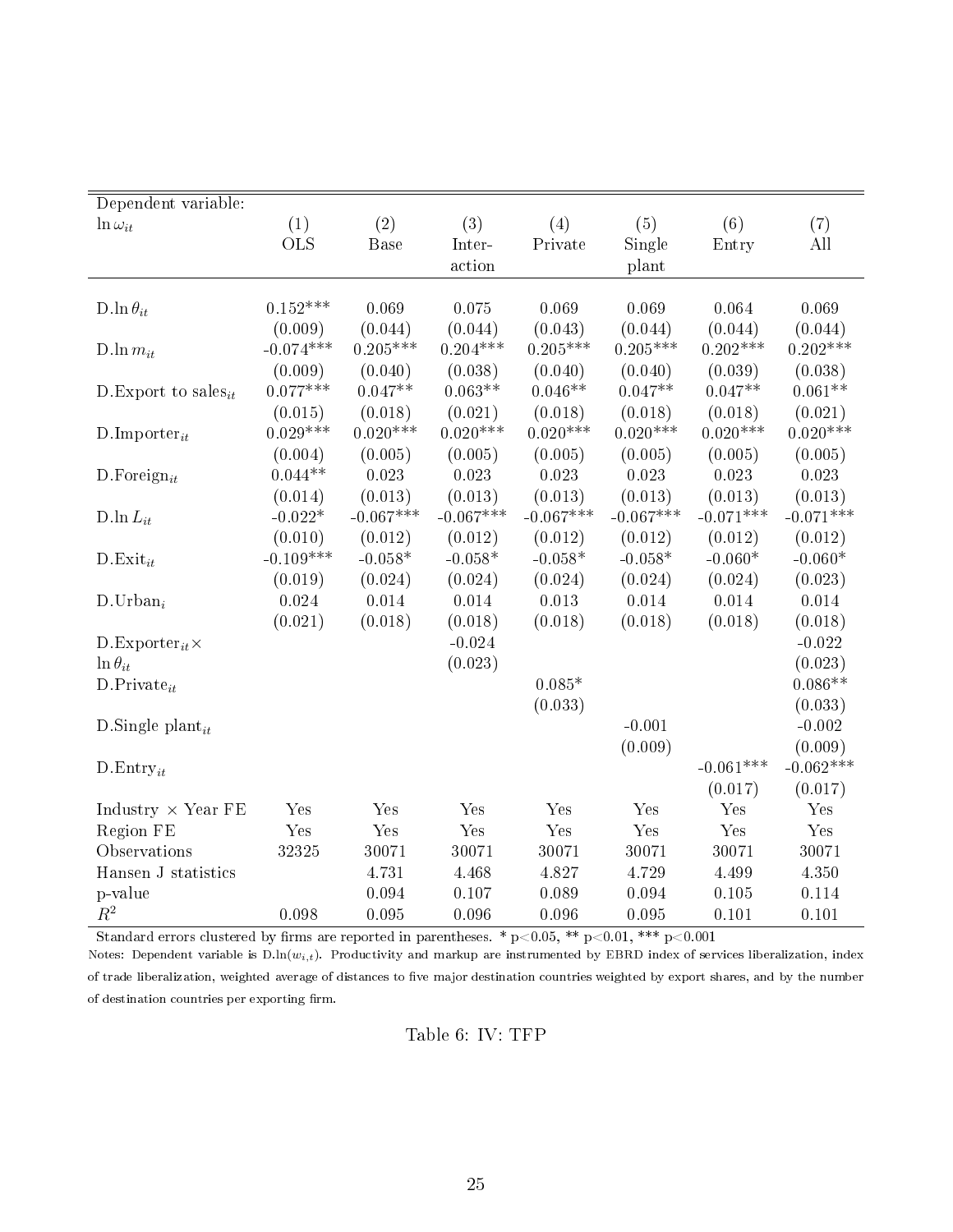

Figure 1: Average wage and share of exporters

## 5.3 Industry level results

Having confirmed the positive causal effect from market power to wages, we further test predictions of HIR at industry level. We aggregate our data to the level of NACE 3 digit sub-industries. We proxy  $\rho = \theta_d/\theta_x$  by the share of exporters,  $N_{jt}^x/N_{jt}$ , where  $N_{jt}^x$  is the number of exporters and  $N_{jt}$  is the total number of firms in sub-industry j at time t. Figure 1 presents a scatterplot of the average wage as a function of the share of exporters. The solid line is the quadratic fit that minimizes the total sum of squared errors of the following optimization

$$
\min_{c^m, \alpha^m, \beta^m} \left[ \sum_{j,t} (\ln w_{jt} - c^m - \alpha^m expshare_{jt} - \beta^m expshare_{jt}^2)^2 \right].
$$

With the exception of few outliers close to zero, the average wage increases with the share of exporters within the sub-industry.

Figure 2 presents a scatterplot of the coefficient of variation,  $cv(\ln w_{jt}) = \frac{\sigma(\ln w_{jt})}{E(\ln w_{jt})}$ , as a function of the share of exporters. The solid line is the quadratic fit that minimizes the total sum of squared errors of the following optimization

$$
\min_{c^{cv}, \alpha^{cv}, \beta^{cv}} \left[ \sum_{j,t} (cv(\ln w_{jt}) - c^{sd} - \alpha^{sd} expshare_{jt} - \beta^{sd} expshare_{jt}^2)^2 \right].
$$

As predicted by the HIR model, the coefficient of variation of wages within a sub-industry is first rising and then declining with the increase in trade openness.

The observed regularities might be driven by variation of wages across industries and by other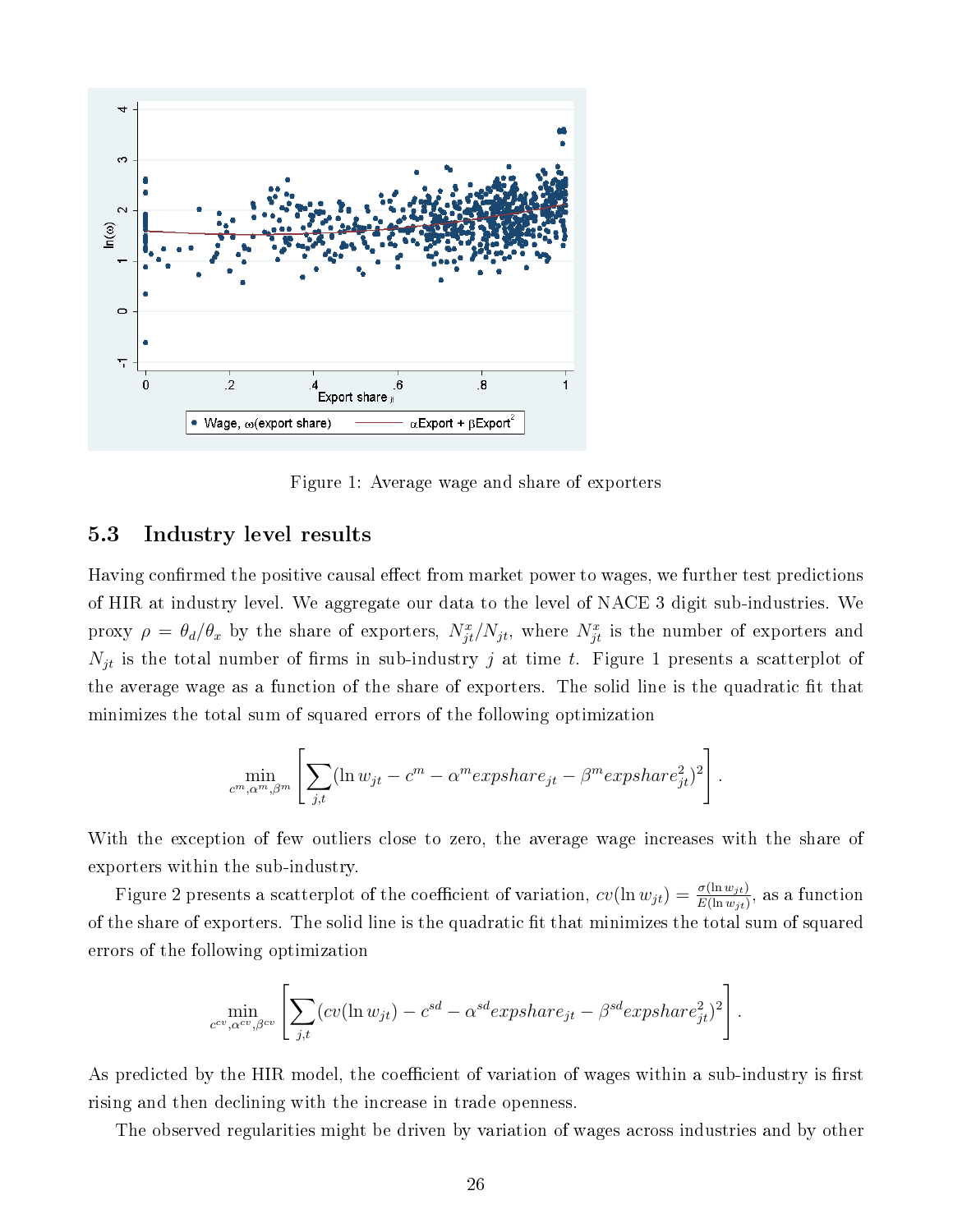

Figure 2: Coefficient of variation and trade openness

factors. To test the predictions on the relationship between sub-industry wage statistics and trade openness, we estimate the following equations

$$
\ln w_{jt} = c^m + \eta^m \ln \theta_{jt} + \alpha^m \exp \left( -\beta^m \exp \left( -\beta^m \right) + \gamma^m \right) + \left( \gamma^m + \gamma^m \right)
$$

$$
sd(\ln w)_{jt} = c^{sd} + \eta^{sd}\sigma(\ln \theta)_{jt} + \alpha^{sd}expshare_{jt} + \beta^{sd}expshare_{jt}^2 + X_{jt}\gamma^{sd} + v_{jt}
$$

and

$$
cv(\ln w)_{jt} = c^{cv} + \eta^{cv}\sigma(\ln \theta)_{jt} + \alpha^{cv}expshare_{jt} + \beta^{cv}expshare_{jt}^2 + X_{jt}\gamma^{cv} + v_{jt}
$$

where  $sd(\ln w)_{jt}$  and  $cv(\ln w)_{jt}$  are standard deviation and coefficient of variation of wages within the sub-industry  $j$  at time  $t$ . We estimate these equations with and without sub-industry fixed effects (sub-industry is defined according to 3 digit  $NACE$  classification), to explore the relationship within and between industries. The results presented in Panel A of Table 7 indicate that the average wage within sub-industry is positively linked to average productivity, while higher variation of wages within industry is positively linked to variation of productivity. The coefficients of exporter share and exporter share squared have expected signs and are signicant in almost all specifications. Overall, we can conclude that the results do not reject the hypothesis on inverse U-shaped relationship between trade openness in the industry and variation of wages.

However, as Panel B of Table 7 indicates, the variation of wages within an industry is mostly explained by the variation in markups, because the coefficient on the variation of productivity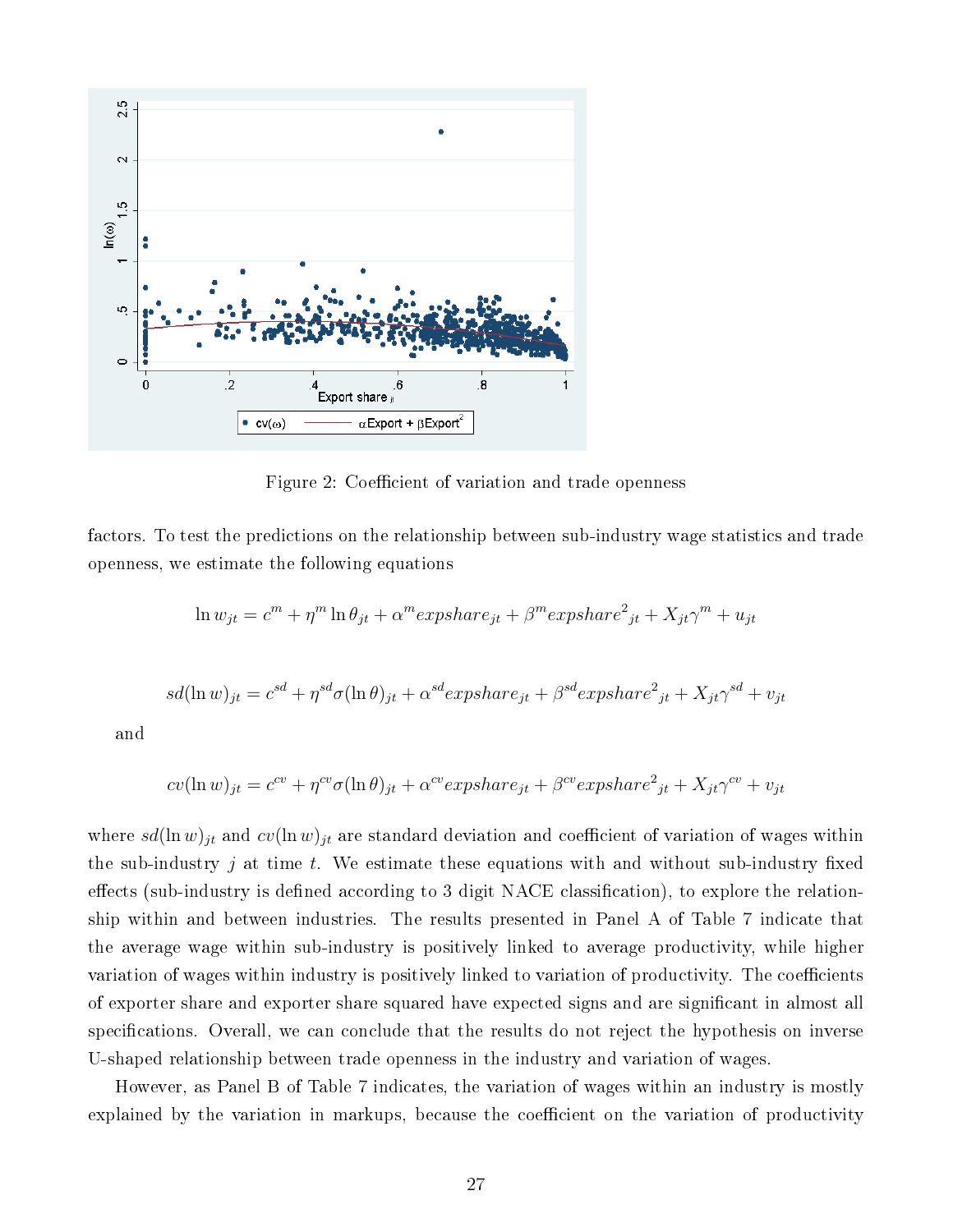becomes insignificant, while the coefficient on the variation of markups is positive and significant.

# 6 Conclusions

We have studied the impact of firm's technological efficiency and market power on wages. Our empirical analysis was based on a new theoretical model that brings together labor market imperfections, firms' heterogeneity, and variable markups. We have found that the market structure channel plays an important role in shaping the wage distribution within manufacturing industries. Firms with more market power pay higher wages, while the productivity channel is weaker and is not robustly significant. The elasticity of wage with respect to TFP is 0.064, while the elasticity of wage with respect to markup is 0.158 in the baseline specification for the labor productivity. The positive sign of the markup coefficient indicates that the elasticity of aggregate demand is decreasing function of output. This result is robust to the measure of productivity and to the assumptions about the production function.

Firms that increase export to sales by a standard deviation pay a wage premium of 1.4 percent in our baseline IV result based on labor productivity. This channel can be one of the important drivers of the increasing wage gap between high- and low-paid jobs, observed in the last two decades in both developed and developing countries. We also confirm that the effect of the extensive margins of trade on wage inequality has a bell-shaped form, which is consistent with the theoretical model developed by Helpman et al. (2010). From the methodological point, we demonstrate that the OLS estimation of the wage-productivity relationship is biased. The suggested IV approach, which also corrects for the measurement error, allows to eliminate the bias. Finally, based on the industrylevel analysis, we find evidence supporting the bell-shaped relationship between the coefficient of variation of wages and the share of exporting firms in the industry.

# References

- Akerlof, G. and Yellen, J. (1990). The fair wage-effort hypothesis and unemployment. The Quarterly Journal of Economics,  $105(2)$ :255-283.
- Amiti, M. and Davis, D. (2012). Trade, firms, and wages: Theory and evidence. The Review of  $Economic\ Studies, 79(1):1-36.$
- Amiti, M. and Konings, J. (2007). Trade liberalization, intermediate inputs, and productivity: Evidence from indonesia. American Economic Review, 97(5):1611 1638.
- Arnold, J., Javorcik, B., and Mattoo, A. (2011). Does services liberalization benefit manufacturing firms?: Evidence from the czech republic. Journal of International Economics,  $85(1)$ :136-146.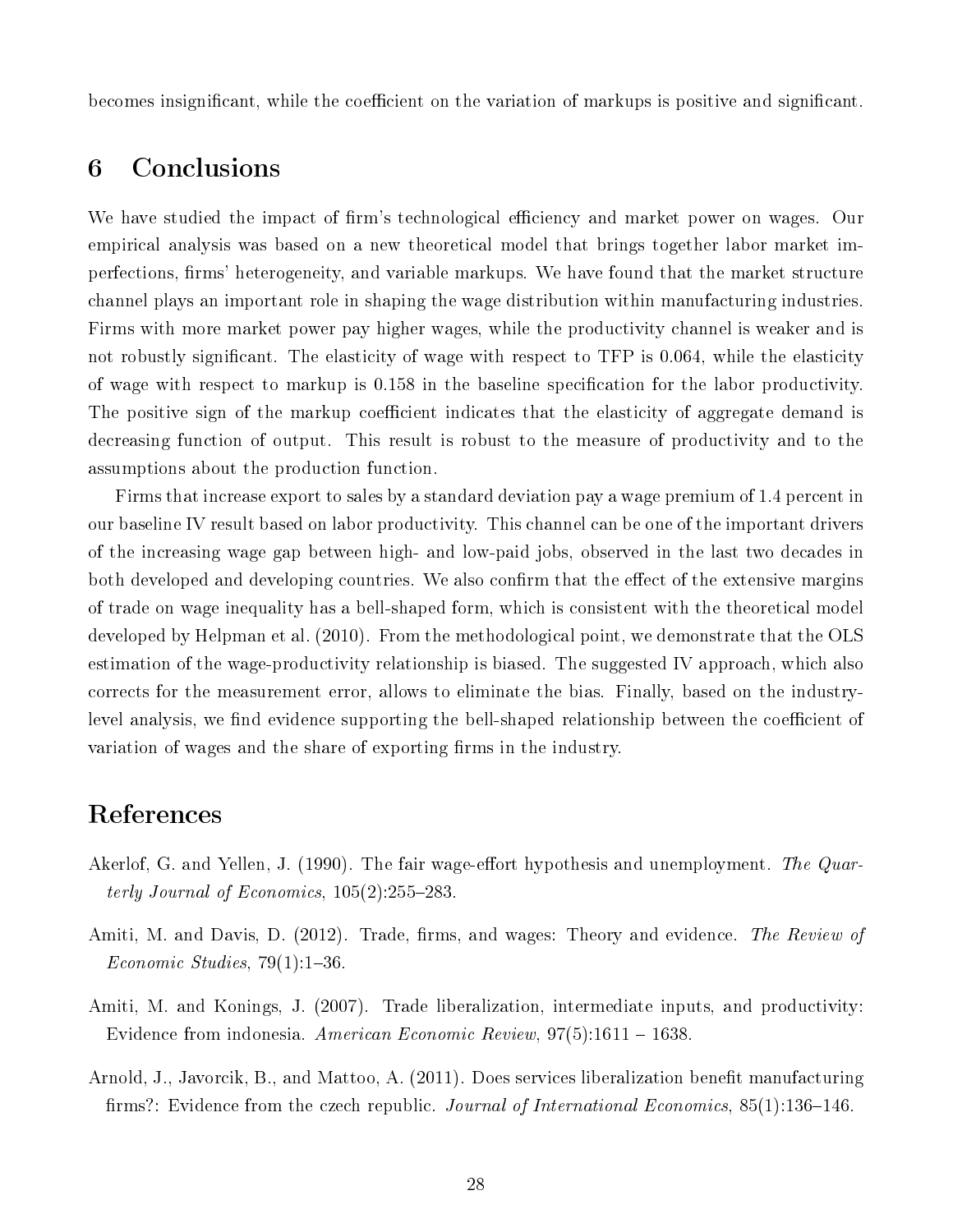| Dependent variable                            | Average wage <sub>it</sub> |                             |    |                  | St. Dev. Wage $_{it}$ | Coef. Var. Wage $_{it}$ |                     |  |
|-----------------------------------------------|----------------------------|-----------------------------|----|------------------|-----------------------|-------------------------|---------------------|--|
|                                               | (1)                        | $\left( 2\right)$           |    | (3)              | (4)                   | (5)                     | (6)                 |  |
|                                               | <b>OLS</b>                 | FE                          |    | <b>OLS</b>       | FE                    | <b>OLS</b>              | FE                  |  |
|                                               |                            | A. Without markups          |    |                  |                       |                         |                     |  |
| $\ln \theta_{it}$                             | $0.055***$                 | $0.217***$                  |    |                  |                       |                         |                     |  |
|                                               | (0.008)                    | (0.042)                     |    |                  |                       |                         |                     |  |
| $\sigma(\ln \theta_{it})$                     |                            |                             |    | $0.124***$       | $0.080***$            | $0.042*$                | $0.039*$            |  |
|                                               |                            |                             |    | (0.026)          | (0.023)               | (0.017)                 | (0.019)             |  |
|                                               | $-0.636**$                 |                             |    | $0.577***$       | $0.536***$            | $0.329**$               | 0.240               |  |
| Share of exporters $it$                       |                            | $-0.414$                    |    |                  |                       |                         |                     |  |
|                                               | (0.234)                    | (0.228)                     |    | (0.092)          | (0.101)               | (0.112)<br>$-0.352***$  | (0.122)             |  |
| Share of exporters <sup>2</sup> <sub>it</sub> | $0.594**$                  | 0.359                       |    | $-0.587***$      | $-0.526***$           |                         | $-0.268*$           |  |
|                                               | (0.227)                    | (0.205)                     |    | (0.087)          | (0.092)               | (0.102)                 | (0.112)             |  |
| Share of importers <sub>it</sub>              | $-0.023$                   | 0.185                       |    | $0.112*$         | $0.134**$             | 0.027                   | 0.015               |  |
|                                               | (0.105)                    | (0.104)                     |    | (0.044)          | (0.049)               | (0.043)                 | (0.053)             |  |
| Share of foreign <sub>it</sub>                | $0.776***$                 | $0.522***$                  |    | $0.156***$       | $0.169***$            | $-0.007$                | $-0.016$            |  |
|                                               | (0.099)                    | (0.085)                     |    | (0.033)          | (0.037)               | (0.022)                 | (0.029)             |  |
| $\ln(L_{jt})$                                 | $0.095***$                 | $0.055**$                   |    | $-0.054***$      | $-0.066***$           | $-0.045***$             | $-0.044***$         |  |
|                                               | (0.017)                    | (0.018)                     |    | (0.008)          | (0.009)               | (0.006)                 | (0.008)             |  |
| Share of exiting firms <sub>it</sub>          | $-1.014***$                | $-0.849**$                  |    | 0.118            | 0.122                 | 0.367                   | 0.331               |  |
|                                               | (0.224)                    | (0.265)                     |    | (0.158)          | (0.152)               | (0.218)                 | (0.225)             |  |
| Share of urban <sub>it</sub>                  | 0.140                      | 0.162                       |    | 0.010            | $0.175***$            | $-0.008$                | 0.093               |  |
|                                               | (0.076)                    | (0.093)                     |    | (0.032)          | (0.047)               | (0.024)                 | (0.047)             |  |
| Sub-Industry FE                               | N <sub>o</sub>             | Yes                         |    | N <sub>o</sub>   | Yes                   | N <sub>o</sub>          | Yes                 |  |
| Observations                                  | 719                        | 719                         |    | 719              | 719                   | 719                     | 719                 |  |
| $R^2$                                         | 0.351                      | 0.551                       |    | 0.323            | 0.487                 | 0.309                   | 0.355               |  |
|                                               |                            | <b>B.</b> Including markups |    |                  |                       |                         |                     |  |
| $\ln \theta_{it}$                             | $0.055***$                 | $0.343***$                  |    |                  |                       |                         |                     |  |
|                                               | (0.008)                    | (0.043)                     |    |                  |                       |                         |                     |  |
| $\sigma(\ln \theta_{jt})$                     |                            |                             |    | 0.056            | 0.014                 | $-0.052$                | $-0.058$            |  |
|                                               |                            |                             |    | (0.036)          | (0.032)               | (0.044)                 | (0.045)             |  |
| $\ln m_{jt}$                                  | 0.034                      | $-0.167***$                 |    |                  |                       |                         |                     |  |
|                                               | (0.025)                    | (0.033)                     |    |                  |                       |                         |                     |  |
| $\sigma(\ln m_{it})$                          |                            |                             |    | $0.106**$        | $0.107**$             | $0.148**$               | $0.157**$           |  |
|                                               |                            |                             |    | (0.037)          | (0.035)               | (0.053)                 | (0.058)             |  |
| Share of exporters $it$                       | $-0.668**$                 | $-0.356$                    |    | $0.518***$       | $0.439***$            | $0.247*$                | 0.098               |  |
|                                               | (0.240)                    | (0.220)                     |    | (0.091)          | (0.098)               | (0.100)                 | (0.109)             |  |
| Share of exporters <sup>2</sup> <sub>it</sub> | $0.650**$                  | 0.264                       |    | $-0.499***$      | $-0.419***$           | $-0.230*$               | $-0.111$            |  |
|                                               | (0.231)                    |                             |    |                  | (0.089)               | (0.092)                 |                     |  |
|                                               | $-0.065$                   | (0.198)<br>$0.373***$       |    | (0.085)<br>0.082 | $0.095*$              |                         | (0.101)<br>$-0.042$ |  |
| Share of importers $_{it}$                    |                            |                             |    |                  |                       | $-0.015$                |                     |  |
|                                               | (0.105)                    | (0.096)                     |    | (0.043)          | (0.046)               | (0.038)                 | (0.041)             |  |
| Share of foreign <sub>it</sub>                | $0.759***$                 | $0.521***$                  |    | $0.158***$       | $0.170***$            | $-0.006$                | $-0.016$            |  |
|                                               | (0.099)                    | (0.082)                     |    | (0.032)          | (0.037)               | (0.020)                 | (0.026)             |  |
| $ln(L_{it})$                                  | $0.098***$                 | 0.032                       |    | $-0.048***$      | $-0.055***$           | $-0.037***$             | $-0.027***$         |  |
|                                               | (0.016)                    | (0.018)                     |    | (0.008)          | (0.009)               | (0.006)                 | (0.007)             |  |
| Share of exiting firms $it$                   | $-1.052***$                | $-0.700**$                  |    | 0.025            | 0.044                 | 0.238                   | 0.215               |  |
|                                               | (0.233)                    | (0.219)                     |    | (0.127)          | (0.126)               | (0.145)                 | (0.152)             |  |
| Share of urban <sub>it</sub>                  | 0.135                      | 0.144                       |    | $-0.002$         | $0.161***$            | $-0.024$                | $0.071*$            |  |
|                                               | (0.076)                    | (0.091)                     |    | (0.031)          | (0.042)               | (0.022)                 | (0.036)             |  |
| Sub-Industry FE                               | No                         | Yes                         |    | N <sub>o</sub>   | Yes                   | N <sub>0</sub>          | Yes                 |  |
| Observations                                  | 719                        | 719                         |    | 719              | 719                   | 719                     | 719                 |  |
| $R^2$                                         | 0.354                      | 0.578                       | 29 | 0.358            | 0.519                 | 0.405                   | 0.452               |  |

Standard errors clustered by industries in parentheses. \*  $p<0.05$ , \*\*  $p<0.01$ , \*\*\*  $p<0.001$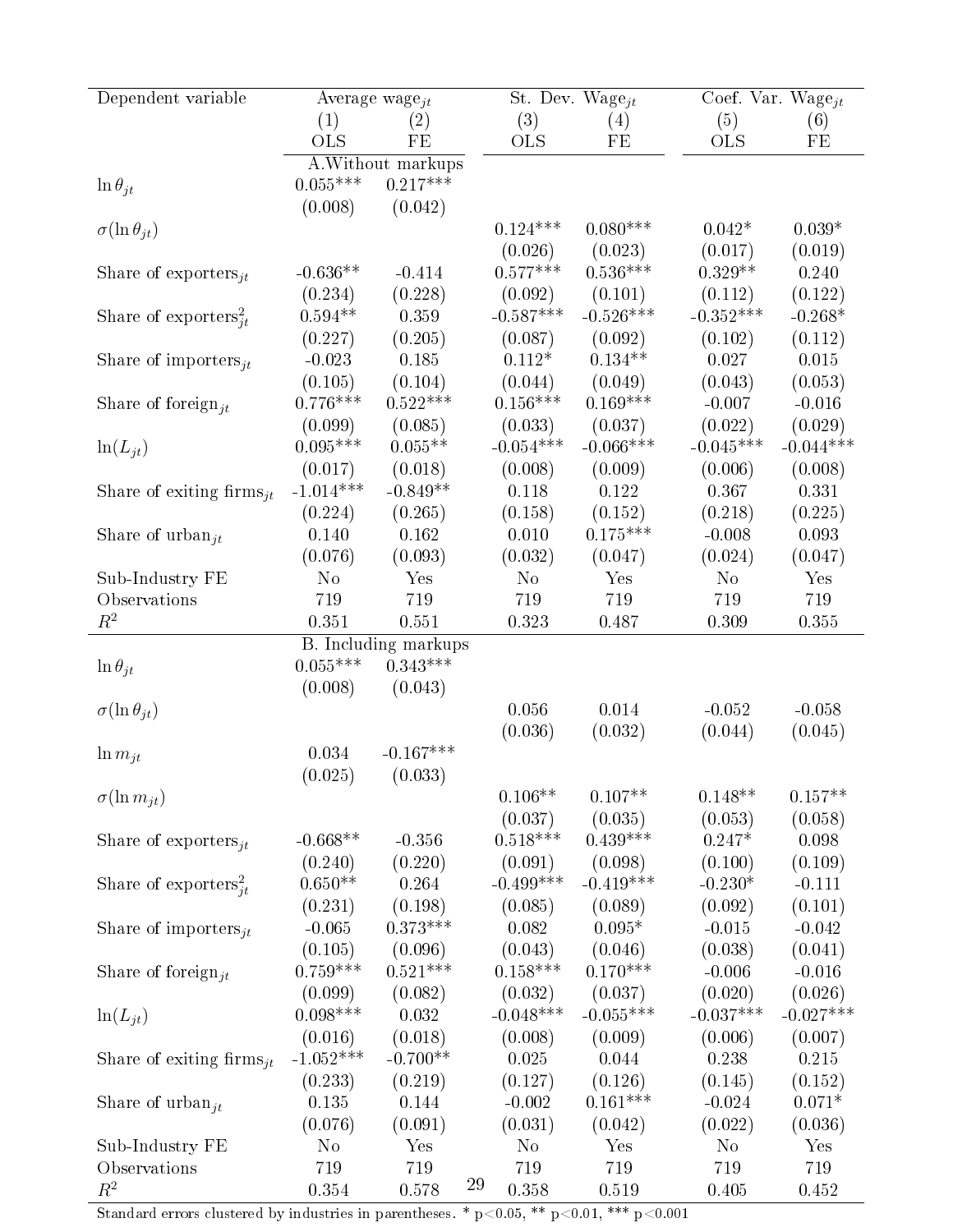- Behrens, K. and Murata, Y. (2007). General equilibrium models of monopolistic competition: a new approach. Journal of Economic Theory,  $136(1)$ :776-787.
- Bernard, A., Redding, S., and Schott, P. (2011). Multiproduct firms and trade liberalization. The Quarterly Journal of Economics,  $126(3)$ :1271-1318.
- De Loecker, J. (2011). Product differentiation, multiproduct firms, and estimating the impact of trade liberalization on productivity. *Econometrica*,  $79(5):1407-1451$ .
- De Loecker, J., Goldberg, P., Khandelwal, A., and Pavcnik, N. (2012). Prices, markups and trade reform. Technical report, National Bureau of Economic Research.
- De Loecker, J. and Warzynski, F. (2012). Markups and firm-level export status. American Economic Review,  $102(6)$ :2437-2471.
- Dunne, T., Foster, L., Haltiwanger, J., and Troske, K. (2004). Wage and productivity dispersion in united states manufacturing: The role of computer investment. Journal of Labor Economics,  $22(2):397-429.$
- Egger, H. and Kreickemeier, U. (2012). Fairness, trade, and inequality. *Journal of International*  $Economics, 86(2):184-196.$
- Felbermayr, G., Prat, J., and Schmerer, H. (2011). Globalization and labor market outcomes: wage bargaining, search frictions, and firm heterogeneity. Journal of Economic Theory, 146(1):39–73.
- Fernandes, A. M. and Paunov, C. (2011). Foreign direct investment in services and manufacturing productivity: Evidence for chile. Journal of Development Economics, In Press, Corrected Proof:

.

- Foster, L., Haltiwanger, J., and Syverson, C. (2008). Reallocation, firm turnover, and efficiency: Selection on productivity or profitability? American Economic Review,  $98(1):394-425$ .
- Goldberg, P. and Pavcnik, N. (2007). Distributional effects of globalization in developing countries. Journal of Economic Literature,  $45:39-82$ .
- Helpman, E., Itskhoki, O., and Redding, S. (2010). Inequality and unemployment in a global economy.  $Econometrica$ , 78(4):1239-1283.
- Khandelwal, A. and Topalova, P.  $(2011)$ . Trade liberalization and firm productivity: The case of india. Review of Economics and Statistics, forthcoming.
- Klenow, P. J. and Willis, J. L. (2006). Real rigidities and nominal price changes. Research Division, Federal Reserve Bank of Kansas City.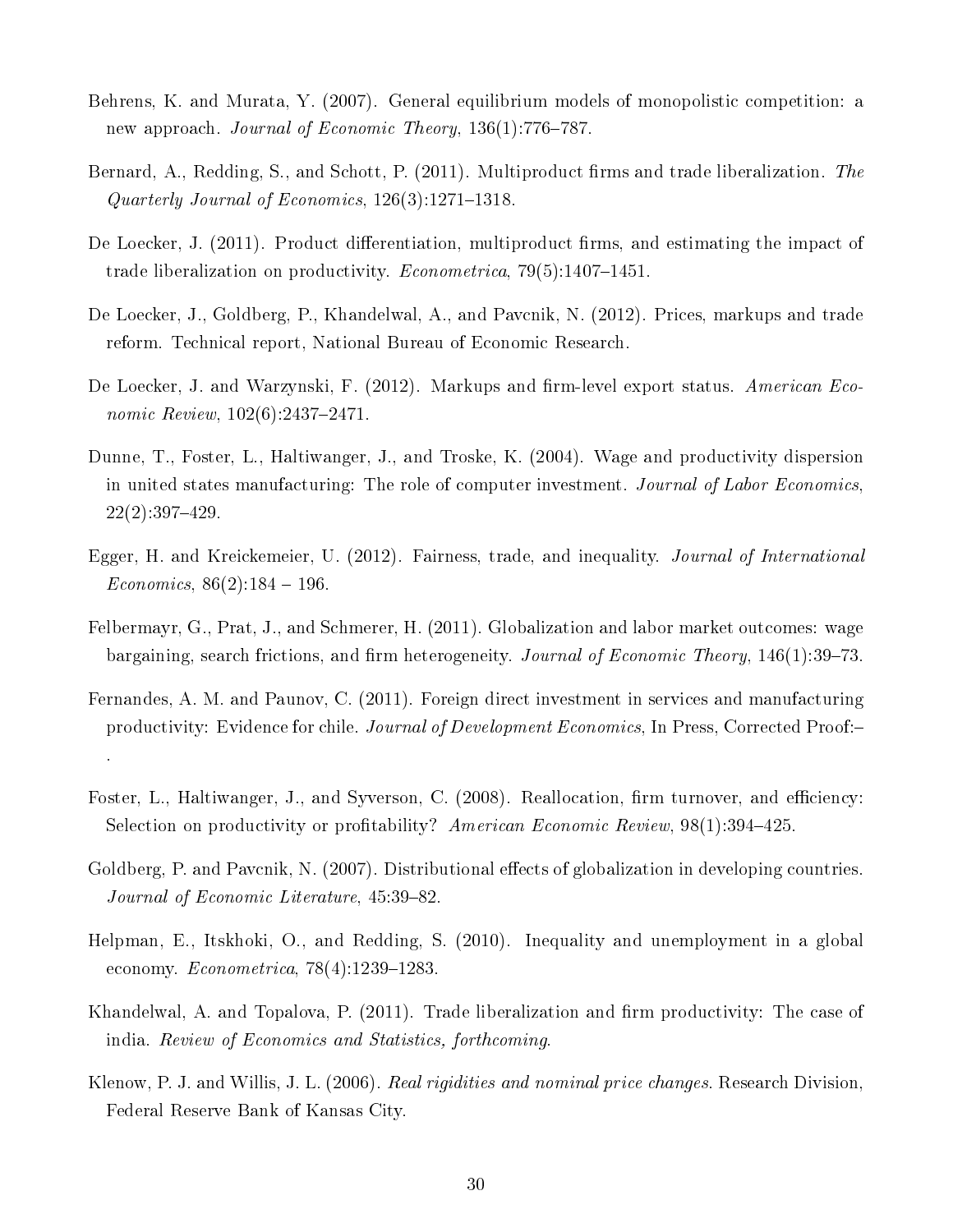- Nakamura, E. and Zerom, D. (2010). Accounting for incomplete pass-through. The Review of  $Economic Studies, 77(3):1192-1230.$
- OECD (2012). Divided We Stand Why Inequality Keeps Rising: Why Inequality Keeps Rising. OECD Publishing, Paris.
- Olley, G. S. and Pakes, A. (1996). The dynamics of productivity in the telecommunications equipment industry.  $Econometrica$ ,  $64(6):1263 - 1297$ .
- Shepotylo, O. and Vakhitov, V. (2012). Services liberalization and productivity of manufacturing firms: evidence from ukraine. Policy Research Working Paper Series.
- Stole, L. A. and Zwiebel, J. (1996). Intra-firm bargaining under non-binding contracts. The Review of Economic Studies,  $63(3):375-410$ .
- Syverson, C. (2004). Market structure and productivity: A concrete example. *Journal of Political*  $Economy, 112(6)$ .
- Zhelobodko, E., Kokovin, S., Parenti, M., and Thisse, J.-F. (2012). Monopolistic competition: Beyond the constant elasticity of substitution. *Econometrica*,  $80(6):2765-2784$ .

# Appendix

## Appendix 1. Mathematical proofs

## Derivation of (14).

Multiplying both sides of  $(13)$  by h yields

$$
h\frac{\partial R}{\partial h} = 2wh + \frac{\partial w}{\partial h}h^2 = \frac{\partial}{\partial h}(wh^2).
$$

Integrating across  $[0, h]$  and applying integration by parts, we obtain

$$
w = \frac{1}{h^2} \int_0^h \frac{\partial R}{\partial \xi} \xi \, d\xi = \frac{R(h, \theta, \bar{a})}{h} - \frac{1}{h^2} \int_0^h R(\xi, \theta, \bar{a}) \, d\xi. \tag{48}
$$

Multiplying both sides by  $h$ , we come to  $(14)$ . Q.E.D.

**Proof of Claim 1.** Differentiating  $(48)$  in h, we get

$$
\frac{\partial w}{\partial h} = \frac{1}{h^2} \left[ h \frac{\partial R}{\partial h} - 2R(h, \theta, \bar{a}) + \frac{2}{h} \int_0^h R(\xi, \theta, \bar{a}) d\xi \right] = \frac{\partial^2}{\partial h^2} \left[ \frac{1}{h} \int_0^h R(\xi, \theta, \bar{a}) d\xi \right].
$$
 (49)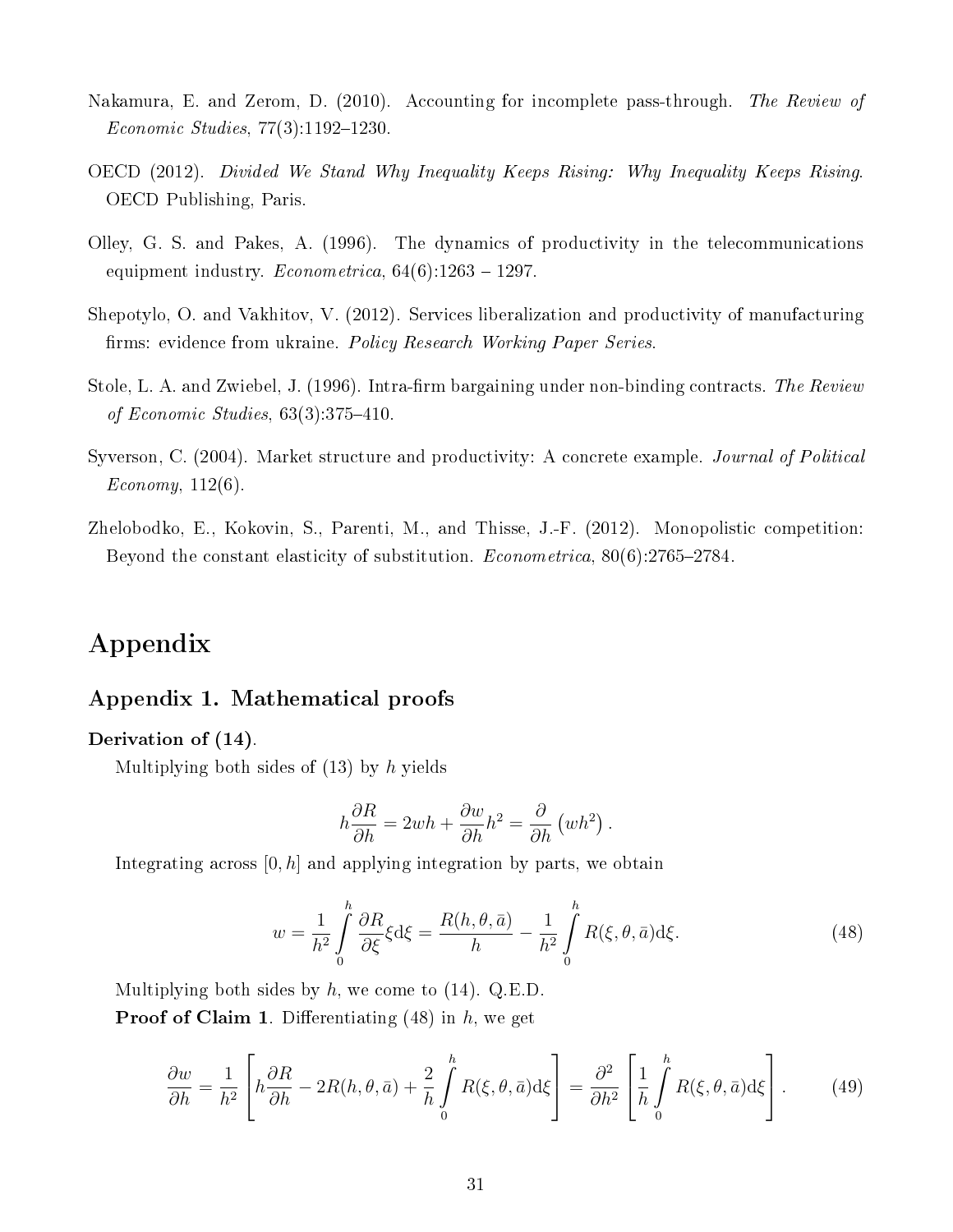It remains to prove that *revenue*  $R(h, \theta, \bar{a})$  *is concave in h if and only if*  $\frac{1}{h} \int_0^h R(\xi, \theta, \bar{a}) d\xi$  *is* concave in h.

To prove the "if" part, we assume that  $R(h, \theta, \bar{a})$  is concave in h. Then, by Jensen's inequality, for any  $\alpha \in [0,1]$  and for any  $h_1, h_2 > 0$  we have

$$
\frac{1}{m}\sum_{j=1}^{m} R\left(\frac{j}{m}\left(\alpha h_1 + (1-\alpha)h_2\right), \theta, \bar{a}\right) \ge \frac{\alpha}{m}\sum_{j=1}^{m} R\left(\frac{jh_1}{m}, \theta, \bar{a}\right) + \frac{1-\alpha}{m}\sum_{j=1}^{m} R\left(\frac{jh_2}{m}, \theta, \bar{a}\right). \tag{50}
$$

Under  $m \to \infty$ , (50) becomes

$$
\frac{1}{\alpha h_1 + (1-\alpha)h_2} \int\limits_{0}^{\alpha h_1 + (1-\alpha)h_2} R(\xi, \theta, \bar{a}) d\xi \geq \frac{\alpha}{h_1} \int\limits_{0}^{h_1} R(\xi, \theta, \bar{a}) d\xi + \frac{1-\alpha}{h_2} \int\limits_{0}^{h_2} R(\xi, \theta, \bar{a}) d\xi,
$$

which means that  $\frac{1}{h} \int_0^h R(\xi, \theta, \bar{a}) d\xi$  is concave. This completes the proof of the "if" part.

As for the "only if" part, we prove it by reductio ad absurdum. Namely, assume that  $\frac{1}{h}\int_0^h R(\xi,\theta,\bar a) \mathrm{d}\xi$ is concave in h, while  $R(h, \theta, \bar{a})$  is not. Then, it must be that  $R(h, \theta, \bar{a})$  is strictly convex in h over some non-degenerate segment  $[\underline{h}, \overline{h}]$ . This implies that if we choose  $h_1, h_2 \in [\underline{h}, \overline{h}]$ , the opposite of (50) holds. Consequently, when  $m \to \infty$ , we have

$$
\frac{1}{\alpha h_1 + (1 - \alpha)h_2} \int\limits_{0}^{\alpha h_1 + (1 - \alpha)h_2} R(\xi, \theta, \bar{a}) d\xi < \frac{\alpha}{h_1} \int\limits_{0}^{h_1} R(\xi, \theta, \bar{a}) d\xi + \frac{1 - \alpha}{h_2} \int\limits_{0}^{h_2} R(\xi, \theta, \bar{a}) d\xi.
$$

This, however, violates the assumption that  $\frac{1}{h} \int_0^h R(\xi, \theta, \bar{a}) d\xi$  is concave. Thus, we come to a contradiction, and the "only if" part is proven.

Using (49), we conclude that  $\partial w/\partial h$  has the same sign as  $\partial^2 R/\partial h^2$ , which implies Claim 1. Q.E.D.

**Derivation of (17)**. Differentiating (16) with respect to h yields

$$
\frac{\partial \beta}{\partial h} = \frac{\int_0^h R(\xi, \theta, \bar{a}) d\xi}{h^2 R(h, \theta, \bar{a})} \left[ \frac{h R(h, \theta, \bar{a}) - \int_0^h R(\xi, \theta, \bar{a}) d\xi}{\int_0^h R(\xi, \theta, \bar{a}) d\xi} - \frac{\partial R(h, \theta, \bar{a})}{\partial h} \frac{h}{R(h, \theta, \bar{a})} \right].
$$

Combining this with (16) and using integration by parts, we obtain

$$
\mathcal{E}_h(\beta) = \frac{hR(h,\theta,\bar{a}) - \int_0^h R(\xi,\theta,\bar{a})d\xi}{\int_0^h R(\xi,\theta,\bar{a})d\xi} - \mathcal{E}_h(R) = \frac{\int_0^h \xi \cdot [\partial R(\xi,\theta,\bar{a})/\partial\xi]d\xi}{\int_0^h R(\xi,\theta,\bar{a})d\xi} - \mathcal{E}_h(R).
$$